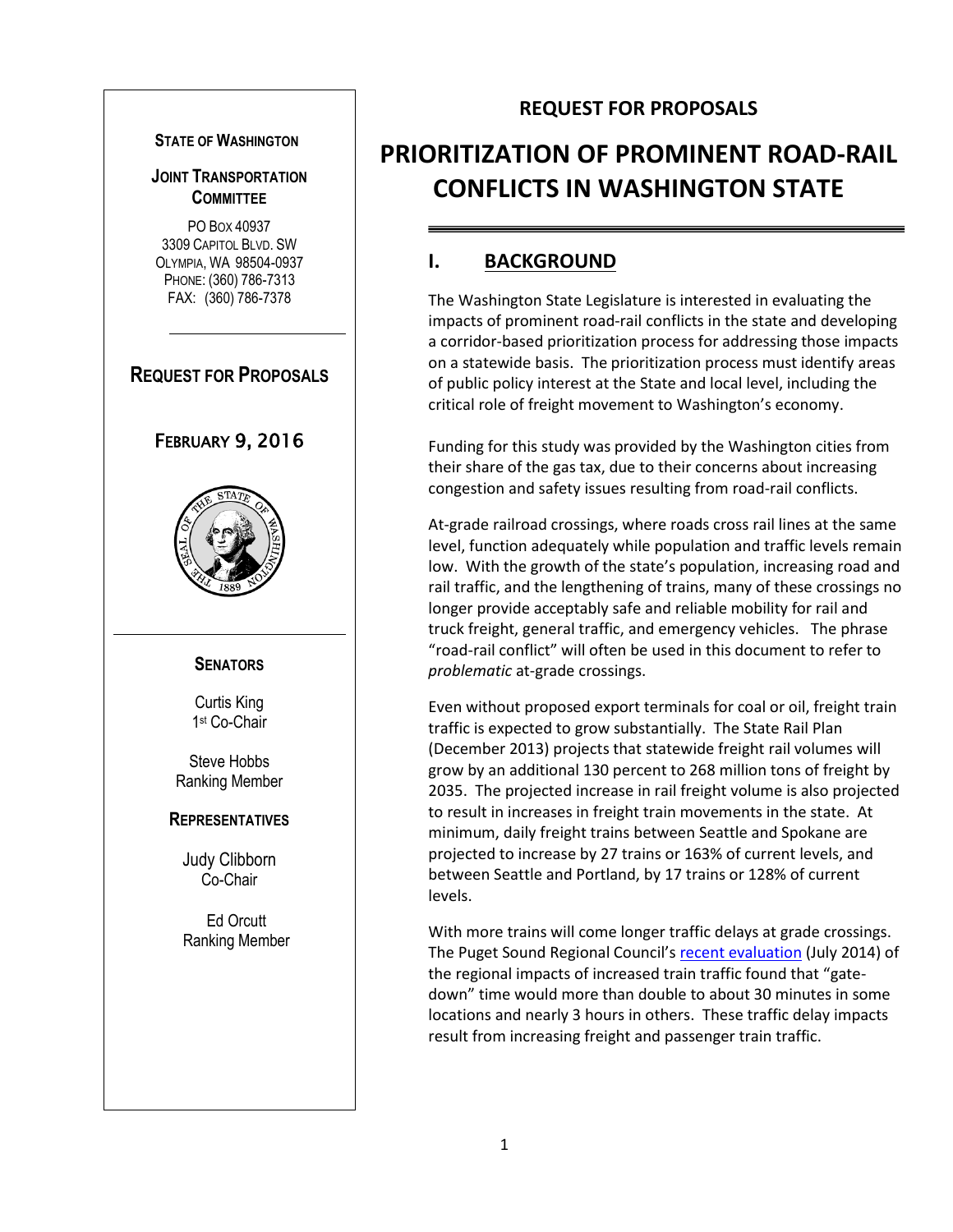Grade separation projects cannot be the solution for every road-rail conflict. An average grade separation project can cost \$20 to \$30 million, with a few projects costing up to \$150 million or more. Given that cities often have multiple crossings within their boundaries, this cost is often more than a jurisdiction can finance on its own. Furthermore, the cost of making all of these improvements statewide would be prohibitive.

In addition, a grade separation project may not be the best solution for every road-rail conflict. Alternative mitigation measures may include investments in road projects which change the traffic flow, safety equipment, operational strategies, and crossing closures. In cities or regions with multiple crossings, a combination of complementary investments may make the most sense.

The Washington Transportation Commission's *[WTP 2035 Policy Plan](https://wtp2035.files.wordpress.com/2015/01/wtp2035_final_21-jan-2015.pdf)* recommends a corridor-based approach to address safety and connectivity associated with at-grade rail crossings. This strategy recognizes that traffic flow across the rail line at multiple intersections in a corridor may be served by channeling that traffic through a sub-set of improved crossings. From this perspective, negative impacts throughout a corridor could be mitigated by investments in only a few road-rail conflicts.

#### **Stakeholders: Policy Interests and Funding**

The jurisdictions and stakeholders with an interest in mitigating the impacts of road-rail conflicts include:

- The federal government, with the most recent Surface Transportation Act reauthorization including new funding for freight mobility;
- Washington State, as represented by the Washington State Department of Transportation (WSDOT), Washington Utilities and Transportation Commission (WUTC), and the Freight Mobility and Strategic Investment Board (FMSIB);
- Local jurisdictions, as represented by cities, counties, ports, and transportation planning organizations (MPOs and RTPOs); and,
- Railroads, represented by BNSF, UP and short lines.

#### Policy Interests

The federal and state governments are primarily interested in high level goals of congestion relief and safety for both general and freight traffic, and freight mobility as an important contributor to economic vitality. National and state funding programs also tend to prioritize improvements to the national and state highway systems over funding local road systems.

Among the stakeholders, local governments and the local road system experience the most immediate impacts of road-rail conflicts, including but not limited to traffic back-ups, accidents at crossings, unreliable access to emergency services, and unsafe connections for pedestrians and bicycles. Air quality, noise, and general quality of life impacts may also be of concern to some communities.

Ports experience the immediate impacts of constrained freight mobility. Terminal and inland rail connections can be a major constraint to their ability to efficiently handle marine cargo and landside rail traffic. Grade crossings are only one piece of the freight system, however, last-mile connections to ports frequently include road-rail intersections.

Railroads also seek to eliminate constraints to cargo through-put. In some rail segments, grade separation projects in a corridor may only improve speed and volumes only if accompanied by closures of nearby crossings.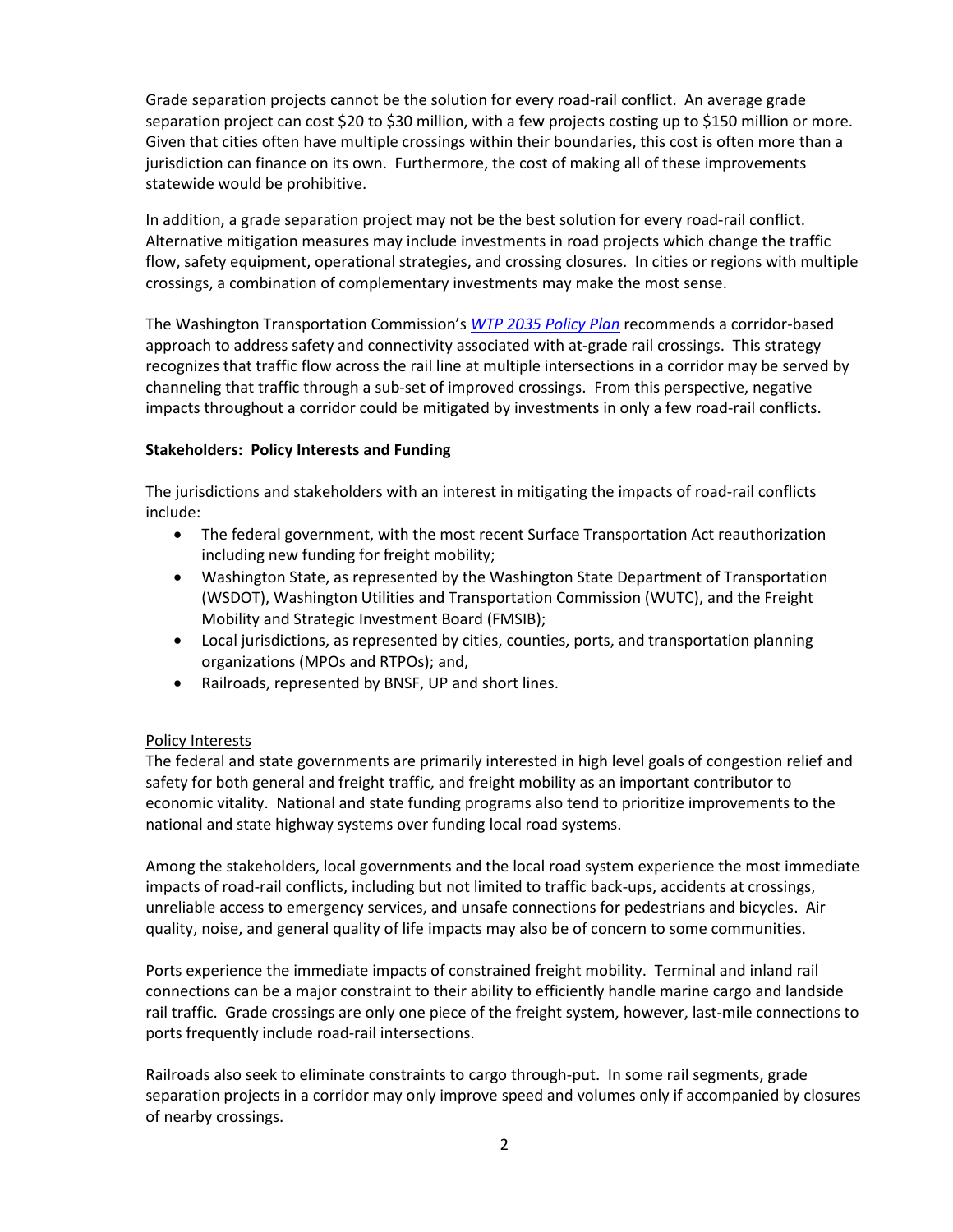#### Funding

Public sources of funding for grade crossing improvements reflect the general transportation policy interests of these stakeholders in freight mobility, congestion relief, and safety. In Washington State, only one existing funding program, run by the WUTC, is dedicated to improving the safety of grade crossings and funding for the program has been limited to \$0.5 million per biennium. The recent enactment of the federal Fixing America's Surface Transportation (FAST) Act raises the profile of freight mobility as a transportation priority at the national level, creating two new funding programs for freight projects, for which grade crossing improvements will be eligible.

In this funding environment, grade crossing improvements must compete for public funding with other transportation projects, both road and rail. Of the \$16 billion Connecting Washington spending plan, as much as \$127 million will be spent by WSDOT and FMSIB on projects which address grade crossing issues. FMSIB can also address road-rail conflicts through its competitive funding program.

Similarly, when the railroads make investments in their system, grade crossing improvements must compete with all other types of rail improvements. Federal regulations [\(23 CFR 646.210\)](https://www.law.cornell.edu/cfr/text/23/646.210) require that railroads contribute five percent of project costs, when the project eliminates an existing at-grade crossing with active warning devices. Railroads may voluntarily contribute a greater share.

#### **Recent studies**

A number of recent studies have prioritized road-rail conflicts in Washington State and identified impact mitigation opportunities. These studies highlight a number of considerations for the JTC study of statewide road-rail conflicts.

Each of these studies prioritized crossings or crossing improvement projects in order to identify funding needs. The JTC study will need to consider whether a new statewide prioritization process will need to be accompanied by a new funding program for these projects or simply be a tool for use by requesters and granters of funds.

The price tag for currently identified grade separation projects is beyond any state or federal funding program at this time. If this scale of problem is to be addressed, a statewide prioritization process may need to be an ongoing effort and will need to consider how to partner effectively with existing regional prioritization efforts.

Furthermore, a strictly data-driven analysis may not be enough to find the best solution for each roadrail conflict or to narrow investment opportunities to constrained funding sources. As a result, more in-depth analysis will likely be required than is possible by running a query on a database.

WA State Freight Advisory Committee, "WA State Freight Trends & Policy Recommendations" In 2013, the FMSIB convened the Washington State Freight Advisory Committee (WSFAC) to comply with federal requirements for stakeholder input into the State Freight Plan. The Committee was made up of public and private freight stakeholders. The [WSFAC's report](http://www.fmsib.wa.gov/fac/20140602-FINALComplete%20Folio_for%20printer5-7-14.pdf) discusses trends, challenges, and recommendations for each freight sector. In addition, the WSFAC compiled an inventory of grade separation projects, which improve "first priority" and "emerging" at-grade rail crossings. The inventoried projects were submitted by Metropolitan and Regional Transportation Planning Organizations (MPOs/RTPOs) based on their regional prioritization processes. Not all crossings in the state were considered, only crossings of mainline railroads within city limits.

The prioritized projects submitted by MPOs and RTPOs were grouped into two categories. The "first priority" crossing category included only projects addressing crossings of heavily-used roadways and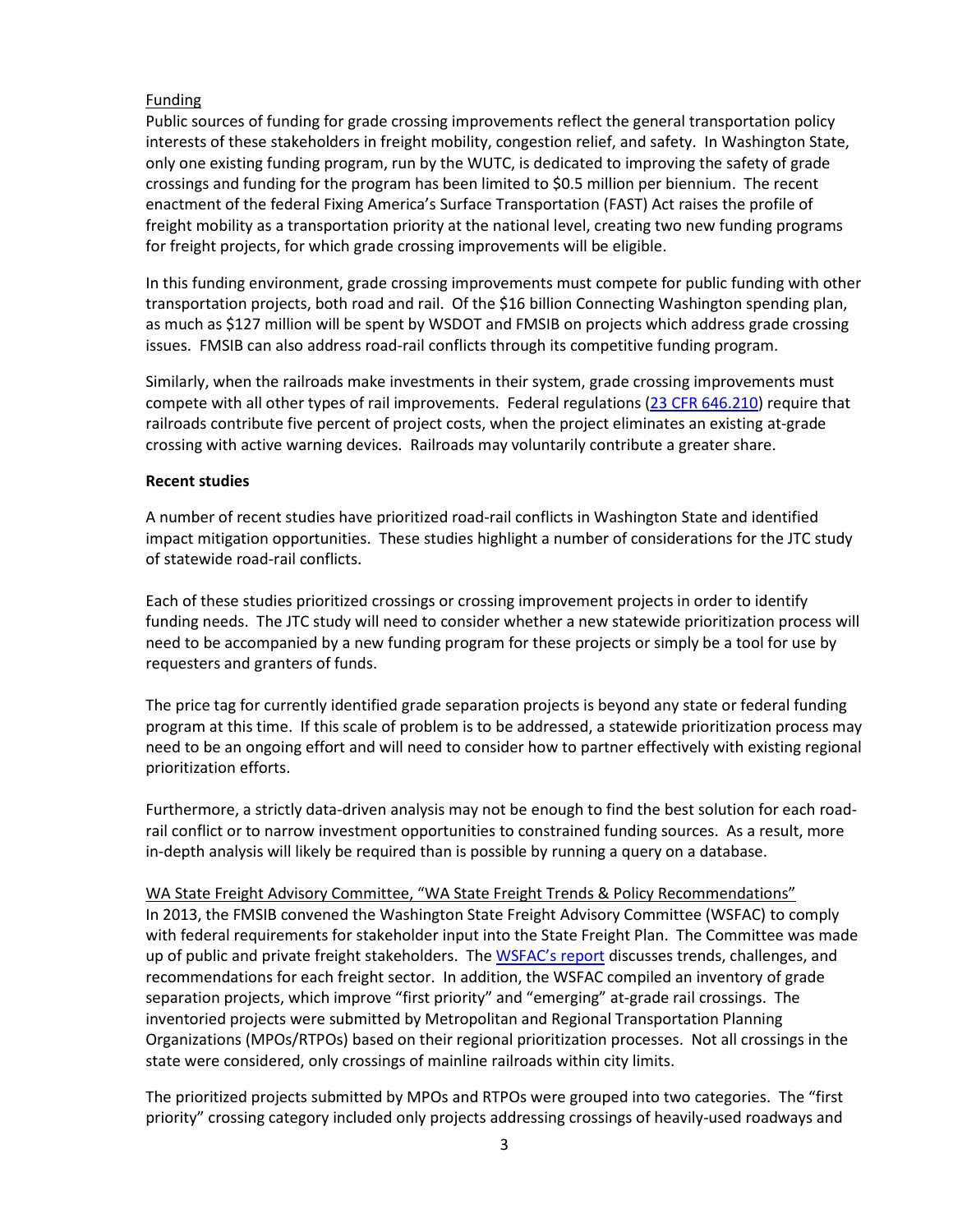were limited to near-term projects which have already received some funding. The "emerging" atgrade rail crossing inventory included crossings with expected growth in truck traffic and projects which are in earlier stages of development (likely to proceed after 2020).

The inventory included \$1.1 billion in projects prioritized by MPOs and RTPOs, with many projects not yet costed out. A few of these projects were funded by the 2015 Connecting Washington Act. This study is notable for its linkage of projects and crossings and the overwhelming cost of inventoried projects, demonstrating the need for a prioritized approach to funding.

#### PSRC Gateway Pacific Terminal Study

Grade crossings have also been receiving increased attention in the last few years due, in part, to the proposals for oil and coal terminals which would be served by rail. In 2014, the Puget Sound Regional Council commissioned a [study](http://www.psrc.org/transportation/gateway-pacific-terminal-economic-study) of the impacts of the increased train traffic serving a proposed SSA Marine coal terminal at Cherry Point in Snohomish County. The study found that the 18 new trains per day passing through the four county region would have benefits as well as costs. Benefits would include upgrades in rail capacity beneficial to the Port of Seattle as well as some job increases. Costs would result from increased traffic delays and property value declines.

The PSRC study focused on 70 crossings of the BNSF mainline which would serve Cherry Point. The two-step process first conducted a city by city analysis and narrowed the list to 34 crossings, or "mitigation opportunities," based on two criteria: traffic delay due to crossing gate-down time and the impact of increased freight traffic on property values.

The second step collected data on the 34 crossings based on a broader set of criteria (truck volumes, rail freight class/volumes, impacts to emergency services, annual accidents, impacts to environmental justice, and pedestrian activity). Most of these 34 crossings receive a high priority ranking using at least one criteria.

This study is notable for demonstrating the importance of choosing a limited set of criteria as a way to narrow a list of potential investments, the analysis of individual cities, and measurement of traffic delay by calculating gate-down time.

Washington Utilities and Transportation Commission, At-Risk Crossings, Oil by Rail Legislative Study In 2014, the Washington Utilities and Transportation Commission (WUTC) undertook a study of public railroad-highway grade crossings along oil routes. Th[e 2015 summary](http://leg.wa.gov/JTC/Pages/Resources-Road-Rail-Study.aspx) of the study describes a process which narrowed a list of 347 crossings on oil routes to 14 crossings that are under-protected and would benefit from additional investments in protections, separation or closure. This study is notable for the WUTC's on-site, in-depth analysis of safety issues presented at individual grade crossings.

#### 2016 Update to the Marine Cargo Forecast, FMSIB and WPPA

The Legislature required the JTC study of road-rail conflicts to consider the results of the updated marine cargo forecast being jointly conducted by FMSIB and the Washington Public Ports Association. The 2016 forecast update is expected to include information about rail capacity needs to accommodate forecasted increases in freight rail traffic. As the forecast update will be in process coincident with the JTC study of road-rail conflicts, it may not be possible to consider the results of the forecast update, instead, coordination between the two efforts will be important.

### **II. SCOPE OF WORK**

#### **Purpose**

The goals of this study are: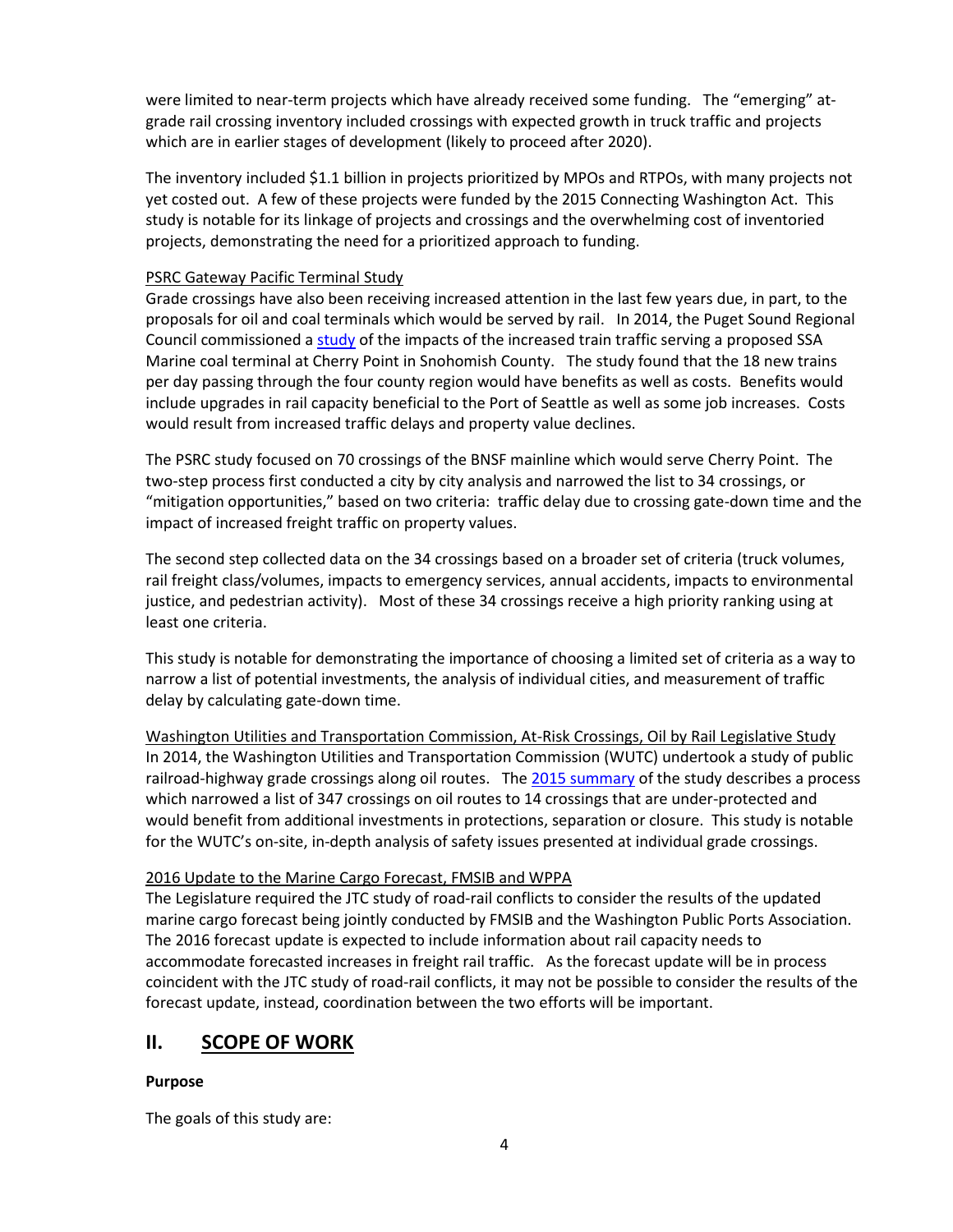- An understanding of the current and future mobility and safety problems at grade crossings in the state;
- An understanding of state, local, and private entity policy interests in improving at-grade crossings; and,
- A criteria-based decision-making process for prioritizing statewide investments in at-grade crossing solutions.

The Consultant must submit a final report by December 12, 2016.

#### **Advisory Panel**

The JTC will appoint an Advisory Panel to assist the Consultant with identifying areas of state, local, and private sector policy interests. Members will include representatives from the state, local jurisdictions and other stakeholders (see Task 4). The role of the Advisory Panel will be to provide feedback to the consultant on policy questions relating to proposals for database design, prioritizing at-grade crossings for investments in solutions, and organizational structure.

#### **Staff Workgroup**

A Staff Workgroup will also provide support throughout the study, reviewing presentations, findings, recommendations, and draft reports prior to Advisory Panel meetings.

### **TASKS TO BE COMPLETED IN STUDY**

Consistent with the major goals of the study, the description of tasks described below is not intended to fully encompass the study tasks, but instead includes the minimum requirements, in order to provide the Consultant with a framework for the study. **Consultants are strongly encouraged to recommend additions and/or alternatives to better accomplish the study's goals.**

### **TASK 1: DATABASE OF ROAD-RAIL CONFLICTS**

The first task of the study is to develop a central database of statewide information on road-rail conflicts for use by the State, local jurisdictions, and other interested parties.

The database will include all public, at-grade crossings in the state, and be designed to identify the prominent, or priority, road-rail conflicts. It is intended that the database will be a publicly available tool, useful and available for any entity, not just those competing for funding through a statewide prioritization process.

The database will also include criteria for purposes of prioritization, or ranking, of crossings.

The Consultant must:

- Identify an initial set of prioritization criteria reflecting impacts including, but not limited to, general and truck traffic delays, emergency vehicle access, and accidents at crossings.
- Identify which criteria represent state, local, and/or private entity policy interests.
- Consider existing criteria for federal and state programs.
- Determine how to measure these criteria.
- Collect available data and identify data gaps for measuring the criteria.
- Modify database elements as needed based on Advisory Panel discussions.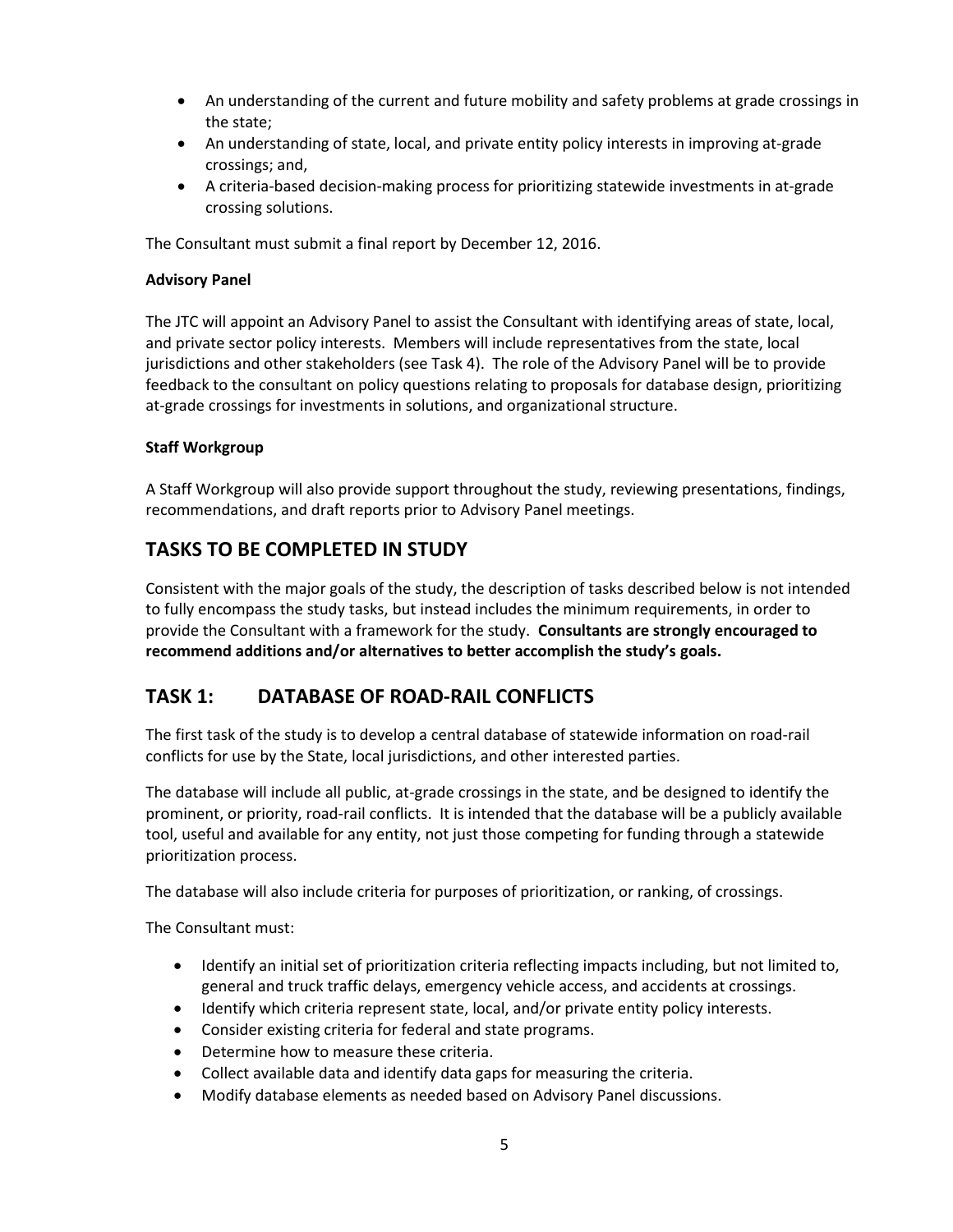Joint Transportation Committee staff has done some preliminary work identifying key sources of data and information, which will be made available to the consultant at the outset of the study. Please see the Helpful Resources section for more information on data resources.

Deliverables: Database and documentation for future users

## **TASK 2: DEVELOP PRIORITIZATION PROCESS FOR ROAD-RAIL CONFLICTS**

The major goal of the study is a criteria-based decision-making process for prioritizing statewide investments in at-grade crossing solutions. In Task 2, the Consultant will work with the Advisory Panel to develop options for a criteria-based method for prioritizing road-rail conflicts on a corridor basis.

Using the database and other resources as necessary, the Consultant will produce presentation materials describing the problem statement and demonstrating the effects of prioritization. The materials should:

- Provide background information about why road-rail conflicts have recently become a more critical transportation problem,
- Depict the geographic distribution of at-grade crossings and potential corridor groupings;
- Depict how different places experience the mobility, safety and other impacts of those crossings;
- Develop scenarios which display the results of prioritization based on different criteria and different geographic corridors; and,
- Address how future trends may drive changes to these patterns.

The presentation materials may use mapped displays, graphics, or dashboard representations to describe this information.

Facilitated discussions with the Advisory Panel should seek feedback on:

- How to define corridors and prioritize crossings on a corridor basis;
- What criteria should be selected and what weights assigned to rank crossings;
- How sources of funds for improvements may effect criteria;
- Which criteria represent state, local, or private entity policy interests;
- How or whether selected criteria should balance competing or differing areas of policy interest;
- Whether a data-driven prioritization process should be paired with other evaluation methods, for instance, on-site analysis; and,
- How to incorporate projects already prioritized by MPOs and RTPOs.

Deliverables: Presentations and discussion materials for the Advisory Panel Presentation on prioritization process options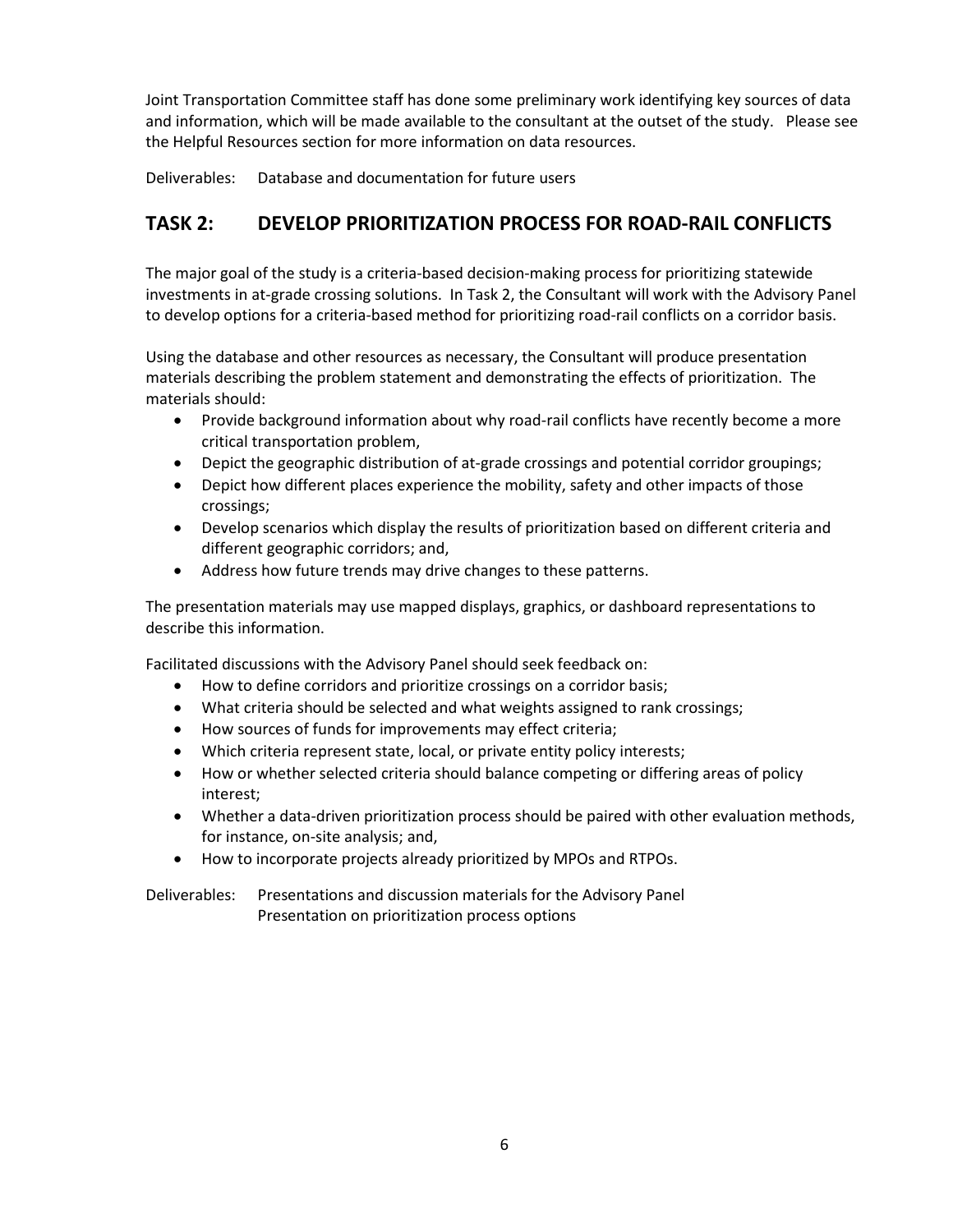## **TASK 3: DEVELOP ORGANIZATION STRUCTURE FOR PRIORITIZING INVESTMENTS**

During Task 3, the Consultant will work with the Advisory Panel to develop options for an organizational structure for the prioritization process.

Key questions for the Panel are: Who will use the prioritization process and to what end? Will it be an ongoing state-level program with funding to allocate among projects? Or a partnership of stakeholders selecting an advocacy list of top priority projects? Or both? Or something different?

#### **Organizational approach**

A criteria-based decision-making process may be accomplished by any number of organizational structures, permanent or temporary. Key features of the organizational design should include a statewide perspective, a data-driven emphasis, and opportunities for stakeholder participation.

As part of Task 3, the Consultant will identify and describe organizational approaches to prioritize projects for funding. The Consultant will work with the Advisory Panel to evaluate the various models and identify preferred options.

Facilitated discussions with the Advisory Panel should seek feedback on:

- Is the prioritization process expected to be an ongoing or a one-time effort?
- Who should conduct the prioritization work and who should participate?
- Should the process be on-going or one-time?
- Should there be a dedicated funding source for projects which mitigate impacts at high priority road-rail conflicts and corridors?

Deliverables: Presentations and discussion materials for the Advisory Panel Presentation on organizational structure options

### **TASK 4: ADVISORY PANEL AND STAFF WORK GROUP**

The Consultant will work with the Advisory Panel and Staff Workgroup throughout the study.

The Consultant's study proposal must describe how the Advisory Panel will be incorporated into the study tasks.

Specifically, the consultant must describe the number and objective of Advisory Panel meetings needed to:

- Brief the Panel on background information;
- Orient the Panel to the database and its functionality;
- Facilitate Panel discussions of criteria and organizational structure for prioritization,
- Incorporate Panel feedback into option development, and
- Create Panel confidence study findings and recommendations.

The Consultant should generally expect to provide copies of all materials needed for meetings with these workgroups.

#### **Advisory Panel**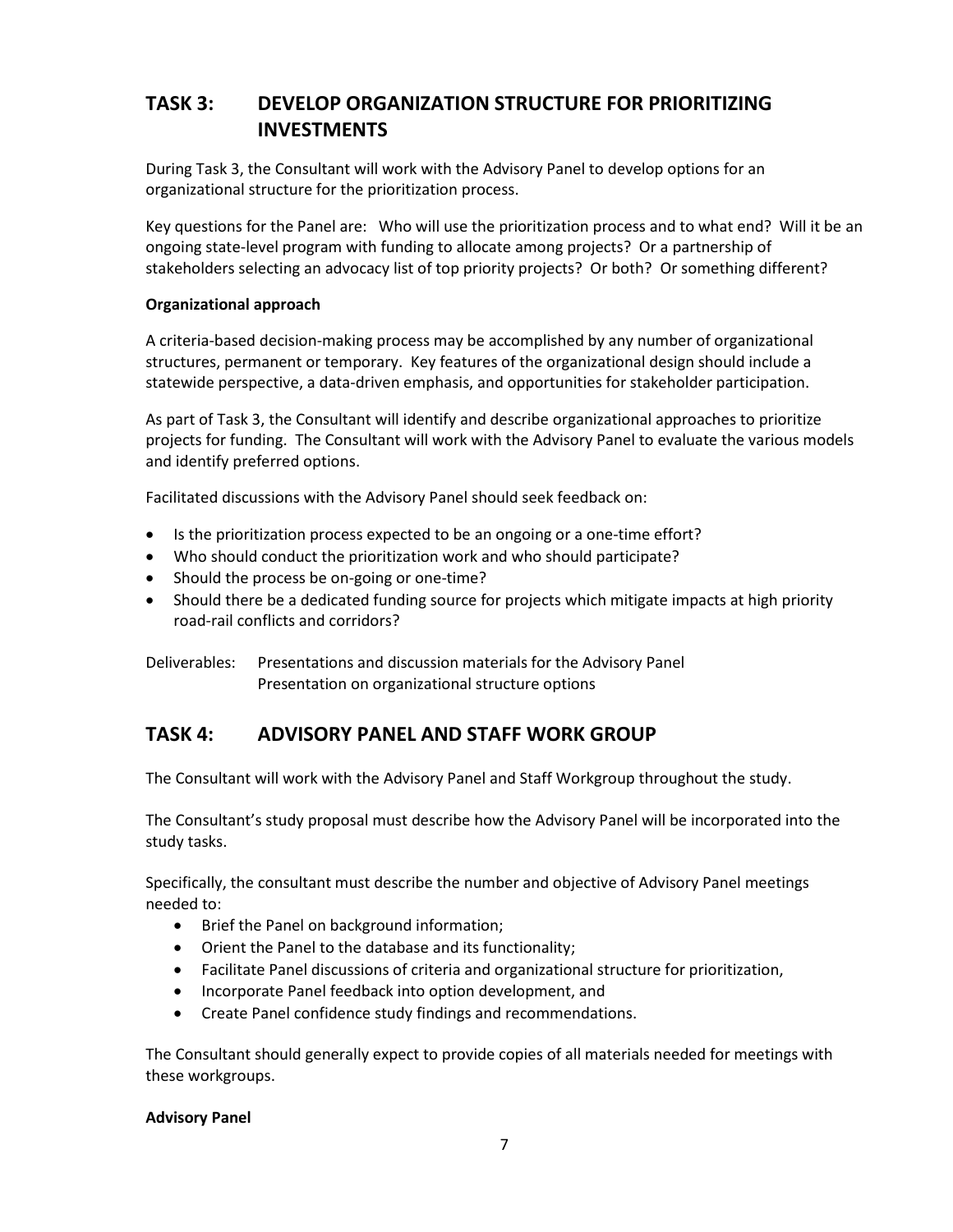The JTC will appoint an Advisory Panel to serve as a key resource to the Consultant. The role of the Advisory Panel will be to provide feedback to the consultant on policy questions relating to proposals for database design, prioritizing rail-road conflicts, and an organizational structure for the prioritization process.

Members will include representatives from:

- Association of Washington Cities,
- Washington State Association of Counties,
- Transportation planning organizations (MPOs/RTPOs),
- **•** Freight Mobility Strategic Investment Board,
- Washington Utilities and Transportation Commission,
- Washington Public Ports Association,
- Washington State Department of Transportation,
- Mainline railroads,
- Other members will be appointed as the need arises.

The role of the Advisory Panel will be to provide feedback to the consultant on proposals for database design and policy questions related to prioritizing road-rail conflicts. Any findings, recommendations and study reports are those of the Consultant, not the Advisory Panel.

#### **Staff Workgroup**

A Staff Workgroup will also provide support throughout the study, providing subject matter expertise, reviewing presentations, findings, recommendations, and draft reports prior to Advisory Panel meetings.

The Staff Workgroup will be comprised of staff from the:

- Joint Transportation Committee,
- House and Senate Transportation Committees,
- Governor's Office of Financial Management,
- Association of Washington Cities,
- Washington State Association of Counties,
- Transportation planning organizations (MPOs/RTPOs),
- Freight Mobility Strategic Investment Board,
- Washington Utilities and Transportation Commission,
- Washington Public Ports Association,
- Washington State Department of Transportation,
- Department of Ecology,
- Other members as needed as a resource for the study.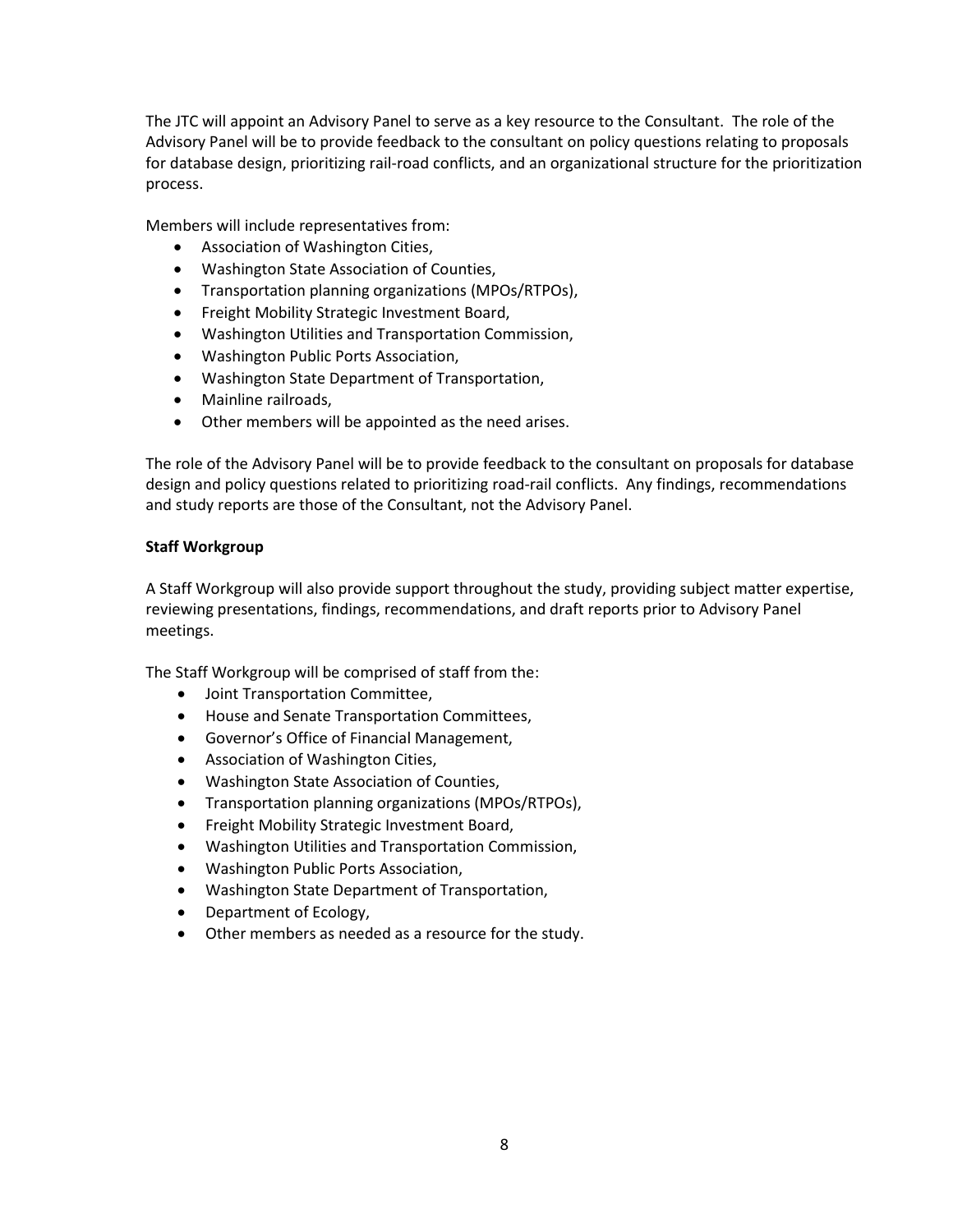# **TASK 5: DRAFT AND FINAL REPORTS**

The Consultant will prepare draft and final reports for the study, which must make findings and recommendations regarding options for prioritization criteria and organizational models. In addition, the Consultant will provide the database and documentation for future users to the Joint Transportation Committee and the Association of Washington Cities.

The reports must indicate which statutes and/or rules, if any, would need to be changed to enact the Consultant's recommendations.

The Consultant shall present a draft report to the JTC Project Manager and Staff Workgroup approximately one month before the Final Report due-date (preferably by November 10, 2016) for comments and suggestions. The Consultant shall work with the JTC Project Manager on review of the draft report, and incorporate any needed changes.

The JTC desires to have the final report by December 12, 2016. However, if the Consultant determines at the outset of the study that it is not feasible to meet this deadline, please offer an alternative due date, state the reasons why, and include in the proposal an outline of what seems feasible to deliver by December 12, 2016.

Deliverable: Draft and final reports

### **TASK 6: PRESENTATIONS**

The Consultant will attend and provide study updates at the following legislative meetings:

- June 21, 2016, JTC meeting at the Association of Washington Cities' conference in Everett, Washington
- November 15, 2016, presentation of draft final report, JTC meeting in Spokane with the Washington State Association of Counties
- One presentation each to the House and Senate Transportation Committees during the 2017 legislative session, at the Committees' discretion. These two presentations would likely occur on the same day.

The Consultant and Advisory Panel members will be invited to participate in a Rail Tour organized by the Joint Transportation Committee for September 22 and 23. The tour will cover a range of rail projects and issues, including road-rail conflicts.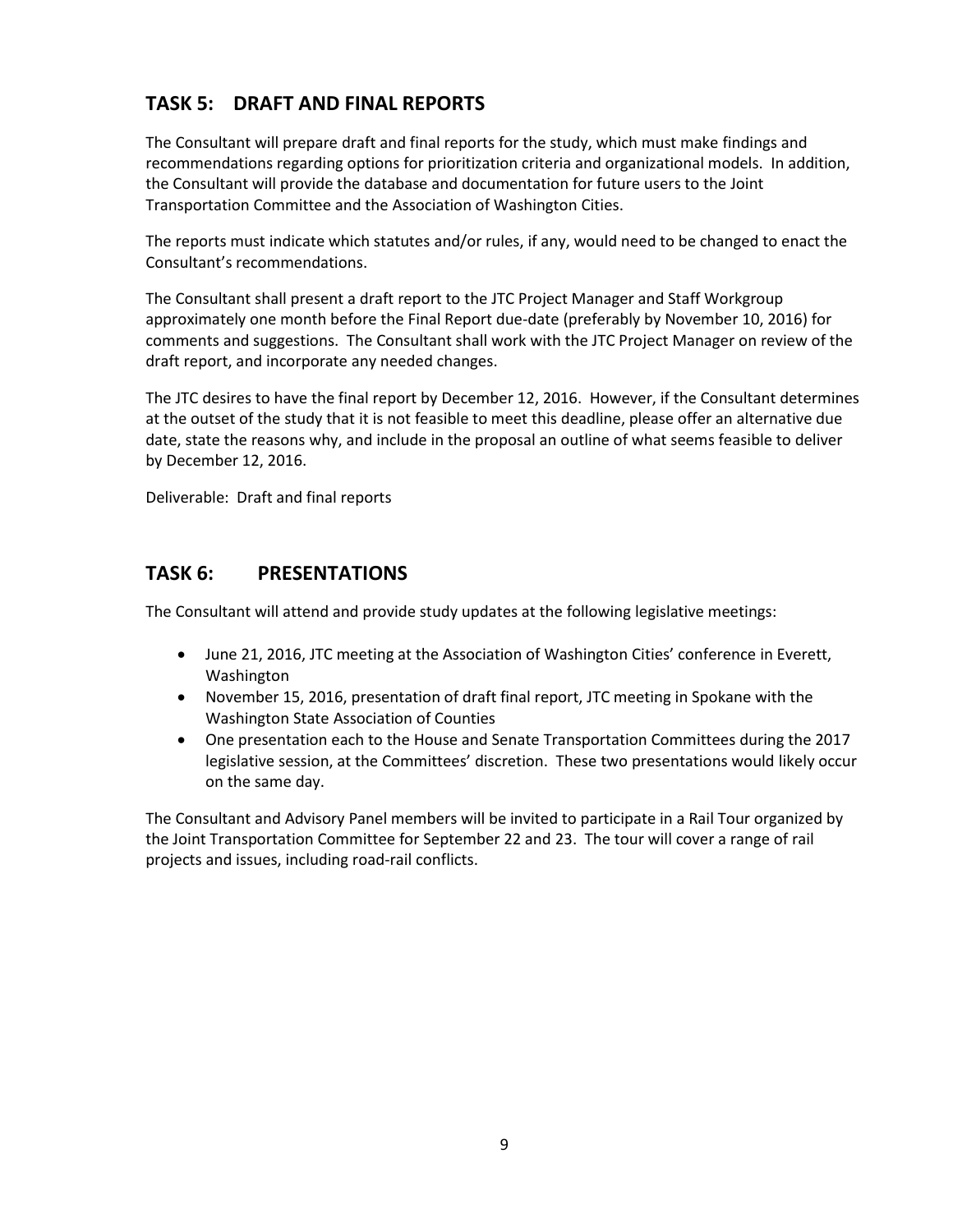### **III. CONTRACT DELIVERABLES**

The successful Consultant will provide the following services and deliverables:

- 1. Within five (5) calendar days of the announcement of the apparent successful Consultant, the Consultant shall submit a work plan to meet the requirements of Section II of this RFP, with any changes necessary based on additional information. The work plan shall include:
	- Specific steps detailing how this study will be carried out
	- The specific tasks to be performed and by whom
	- The specific plan for Advisory Panel meetings
	- The expected duration and level of effort in hours by team member
	- The specific data that will be needed, along with data sources and
	- A schedule for performing the tasks.

The JTC will review, comment on, and approve the final work plan. Any subsequent changes to the work plan shall also require approval by the JTC.

- 2. In conducting the study, the Consultant shall coordinate and facilitate the Advisory Panel and Staff Workgroup meetings. The Consultant shall provide all meeting materials. JTC staff will be responsible for scheduling meetings, securing meeting locations, and providing food and refreshments for the meetings.
- 3. The Consultant Project Manager shall have, at a minimum, twice-monthly scheduled conference calls with the JTC Project Manager. Full or partial consultant team conference calls may be scheduled as needed.
- 4. The Consultant shall prepare and present to the JTC Project Manager, monthly written progress reports that address and summarize the issues in the Consultant's contracted Scope of Work and Work Plan.
- 5. The Consultant shall prepare presentation materials as described above in Tasks 1 through 3. The information from these presentations may be used in the Final Report. The Consultant shall present a draft to the JTC Project Manager and Staff Workgroup, for comments and suggestions. The Consultant shall work with the JTC Project Manager on review of the draft presentations and incorporate any needed changes.
- 6. The Consultant shall present a draft report to the JTC Project Manager and Staff Workgroup approximately one month before the report due-date, for comments and suggestions. The Consultant shall work with the JTC Project Manager on review of the draft report, and incorporate any needed changes.
- 7. The Consultant shall submit the final report by December 12, 2015. The draft final report is not final until the four JTC Executive Committee Members have voted to accept it.
- 8. The Consultant may be requested to make a presentation to the House and Senate Transportation Committees during the 2017 legislative session. The decision will be up to the chairs of the House and Senate Transportation Committees.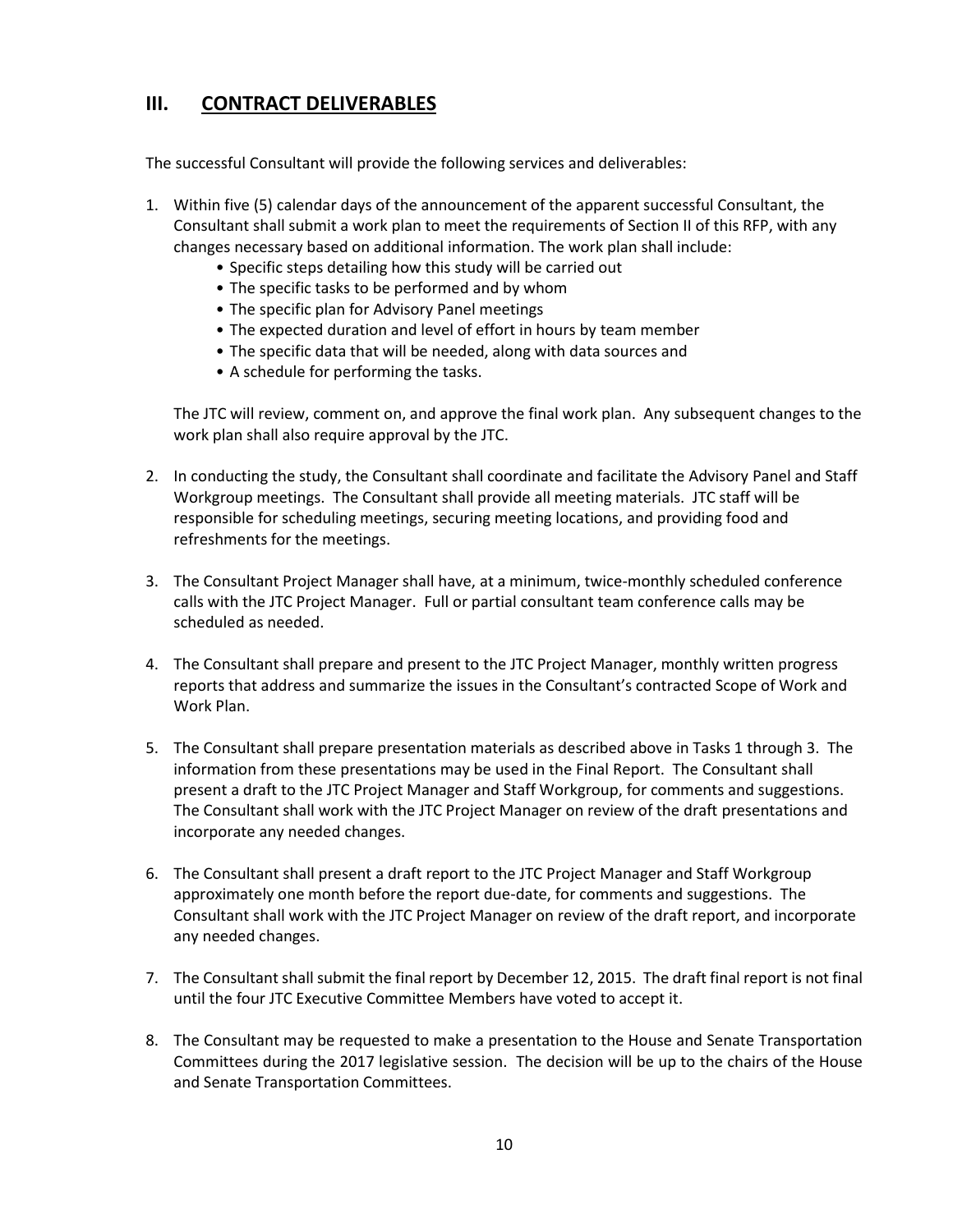- 9. The Consultant shall deliver copies of the approved Final Report in the following formats:
	- 25 printed and appropriately bound color copies
	- Electronic version suitable as printing "master" (Word and PDF)
	- Electronic version suitable for web-based distribution (PDF)

## **IV. OVERSIGHT AND ADMINISTRATIVE RESPONSIBILITY**

The JTC will have prime oversight for this study. The clients of this study are the four JTC Executive Committee Members (the Chairs and Ranking Members of the House and Senate Transportation Committees), who are represented in day-to-day study activities by the JTC Project Manager.

JTC staff will be responsible for the following activities:

- Prepare, publish and administer the RFP process.
- Coordinate the Consultant selection process and negotiate the contract.
- Administer the contract (review and approve invoices, ensure milestones are being met, etc.)
- Attend regularly scheduled briefings with Consultant.
- Receive, evaluate and edit Consultant products.
- Oversee communications and meetings between JTC, the Consultant, and the Subject Matter Workgroup and the Staff Workgroup

## **V. QUALIFICATIONS**

- Bidder must be licensed to do business in the state of Washington.
- JTC shall also examine Bidder for responsibility. Responsibility shall include such measures as insurance coverage that meets state requirements, references, prior experience and satisfaction of existing clients, and other information related to responsibility.

### **VI. DEFINITIONS**

- **Apparently Successful Bidder** or **Apparently Successful Consultant -** the Bidder or Consultant selected as the most qualified entity to perform the stated services.
- **Bidder or Consultant –** an entity intending to submit or submitting a proposal for the project.
- **JTC –** Joint Transportation Committee, a Washington State legislative agency governed by an Executive Committee comprised by the Chairs and Ranking Members of the House and Senate Transportation Committees. JTC shall mean the Executive Committee, Committee Coordinator, Project Manager, and/or any other staff of the JTC.
- **JTC Members –** the four Members of the JTC Executive Committee, who are the Chairs and Ranking Member of the House and Senate Transportation Committees.
- **JTC Coordinator** the Chief Executive Officer of the Joint Transportation Committee.
- **RFP --** This Request for Proposals, any addendum or erratum thereto, Bidder's written questions and the respective answers, and any related correspondence that is addressed to all Bidders.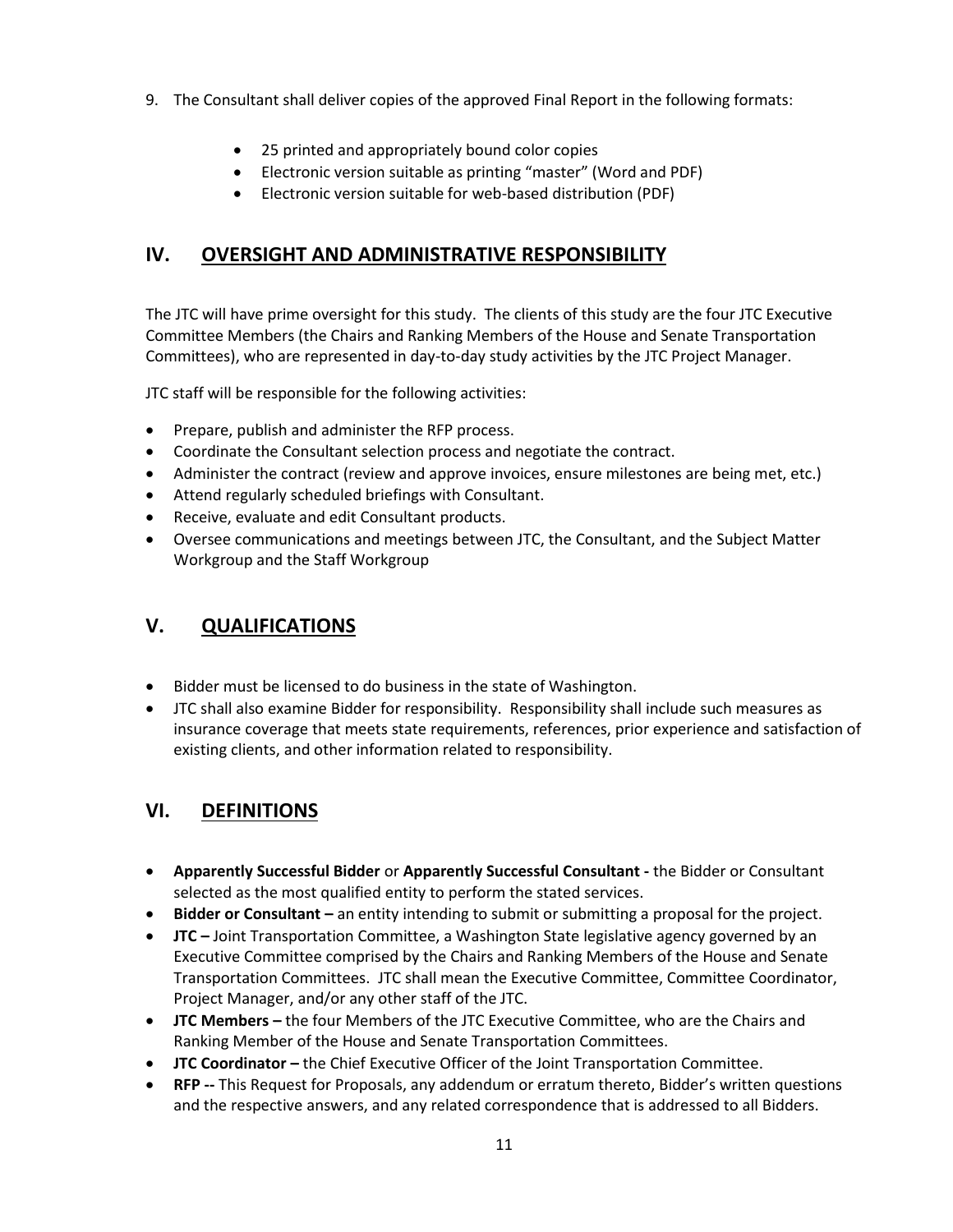**Contract definitions** are provided in the State of Washington General Terms and Conditions for personal services contracts in Exhibit A.

### **VII. HELPFUL RESOURCES**

**The following resources were consulted** during the preparation of this Request for Proposals. These links are provided for convenience and additional background for preparation of proposals. These resources are not exhaustive, and should not be solely relied upon to the form the basis of a proposal or any subsequent recommendations.

- o Washington State Transportation Commission, "WTP 2035: Washington Transportation Plan," January 2015. https://wtp2035.files.wordpress.com/2015/01/wtp2035\_final\_21-jan-2015.pdf
- o WSDOT State Rail Plan. <http://www.wsdot.wa.gov/Rail/staterailplan.htm>
- o WA State Freight Advisory Committee, "WA State Freight Trends & Policy Recommendations" and "First Priority Rail Crossings" <http://www.fmsib.wa.gov/fac.cfm>
- o Puget Sound Regional Council Gateway Pacific Terminal study documents: <http://www.psrc.org/transportation/gateway-pacific-terminal-economic-study>
- o "Pacific Northwest Marine Cargo Forecast Update and Rail Capacity Assessment, Final Report," BST Associates and MainLine Management, December 2011. [http://www.wsdot.wa.gov/NR/rdonlyres/E1743FB8-9376-4A4C-8316-](http://www.wsdot.wa.gov/NR/rdonlyres/E1743FB8-9376-4A4C-8316-14283E42A5F7/0/PNW2011PortRailForecastFinalReport.pdf) [14283E42A5F7/0/PNW2011PortRailForecastFinalReport.pdf](http://www.wsdot.wa.gov/NR/rdonlyres/E1743FB8-9376-4A4C-8316-14283E42A5F7/0/PNW2011PortRailForecastFinalReport.pdf)
- o Washington Utilities and Transportation Commission, At-Risk Crossings, Oil by Rail Legislative Study [http://leg.wa.gov/JTC/Documents/Studies/Road%20Rail%20Study%202016/CrossingPriorityListLeg](http://leg.wa.gov/JTC/Documents/Studies/Road%20Rail%20Study%202016/CrossingPriorityListLegEdition.pdf) [Edition.pdf](http://leg.wa.gov/JTC/Documents/Studies/Road%20Rail%20Study%202016/CrossingPriorityListLegEdition.pdf)
- o WUTC Inventory of Public Crossings <http://www.utc.wa.gov/regulatedIndustries/transportation/rail/Pages/CrossingInventory.aspx>
- o 2014 Marine and Rail Oil Transportation Study (Dept. of Ecology) <http://www.ecy.wa.gov/programs/spills/oilmovement/2014MRstudy.html>
- $\circ$  GAO, "Freight Transportation: Developing National Strategy Would Benefit from Added Focus on Community Congestion Impacts," September 2014 <http://gao.gov/products/GAO-14-740>
- o FRA/USDOT National Highway-Rail Crossing Inventory <http://safetydata.fra.dot.gov/OfficeofSafety/default.aspx>
- o Chicago Metropolitan Agency for Planning, Crossing Delay graphic <http://www.cmap.illinois.gov/mobility/explore#/topic/freight/crossing-delay>

#### **Notes on data sources**

The Washington Utilities and Transportation Commission's (WUTC) [grade crossing inventory i](http://www.utc.wa.gov/regulatedIndustries/transportation/rail/Pages/CrossingInventory.aspx)ncludes many data elements which identify, locate, describe, and measure activity at the state's railroad crossings. A baseline spreadsheet which is downloadable from the agency's website only includes a limited subset of the data collected. The WUTC will provide additional data upon request, and requires sufficient lead time to respond to custom data requests.

As of January 2016, the database contained 2,196 public, at-grade rail crossings in the Washington State. Of these, 1,181 were located inside city boundaries. These are crossings of all railroads operating in the state, Class 1 railroads operating mainline service and short line railroads operating local and regional feeder service.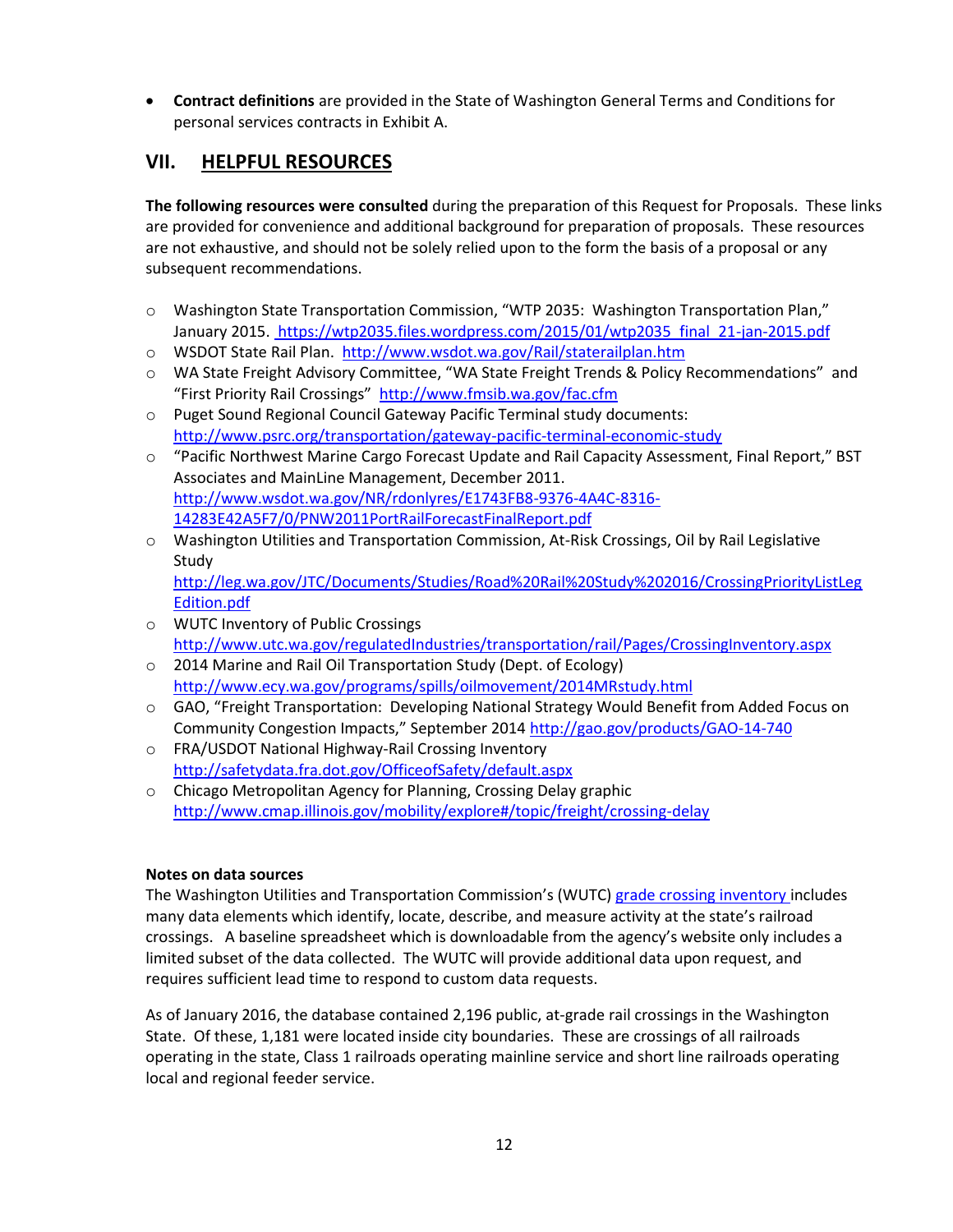In addition to WUTC data, the PSRC staff analysis was supplemented by calculations of "gate-down" time as well as GIS analyses of impacts to emergency services and environmental justice.

Th[e Washington State Freight and Goods Transportation System \(FGTS\)](http://www.wsdot.wa.gov/Freight/FGTS/) is a classification system for roadways, railways, and waterways based on freight volume. WSDOT, with the assistance of the Association of Washington Cities and the County Road Administration Board, updates the FGTS classifications on a periodic basis.

The JTC staff has requested a list of MPO and RTPO prioritized projects which address road-rail conflicts. This work will update some of the survey work done by the Freight Advisory Committee process administered by FMSIB in 2013. The updated project lists are due to the JTC in March 2016.

The FMSIB/WPPA Marine Cargo Forecast Update, being conducted concurrently with the JTC study of road-rail conflicts, may also include collection of data relating to road-rail conflicts.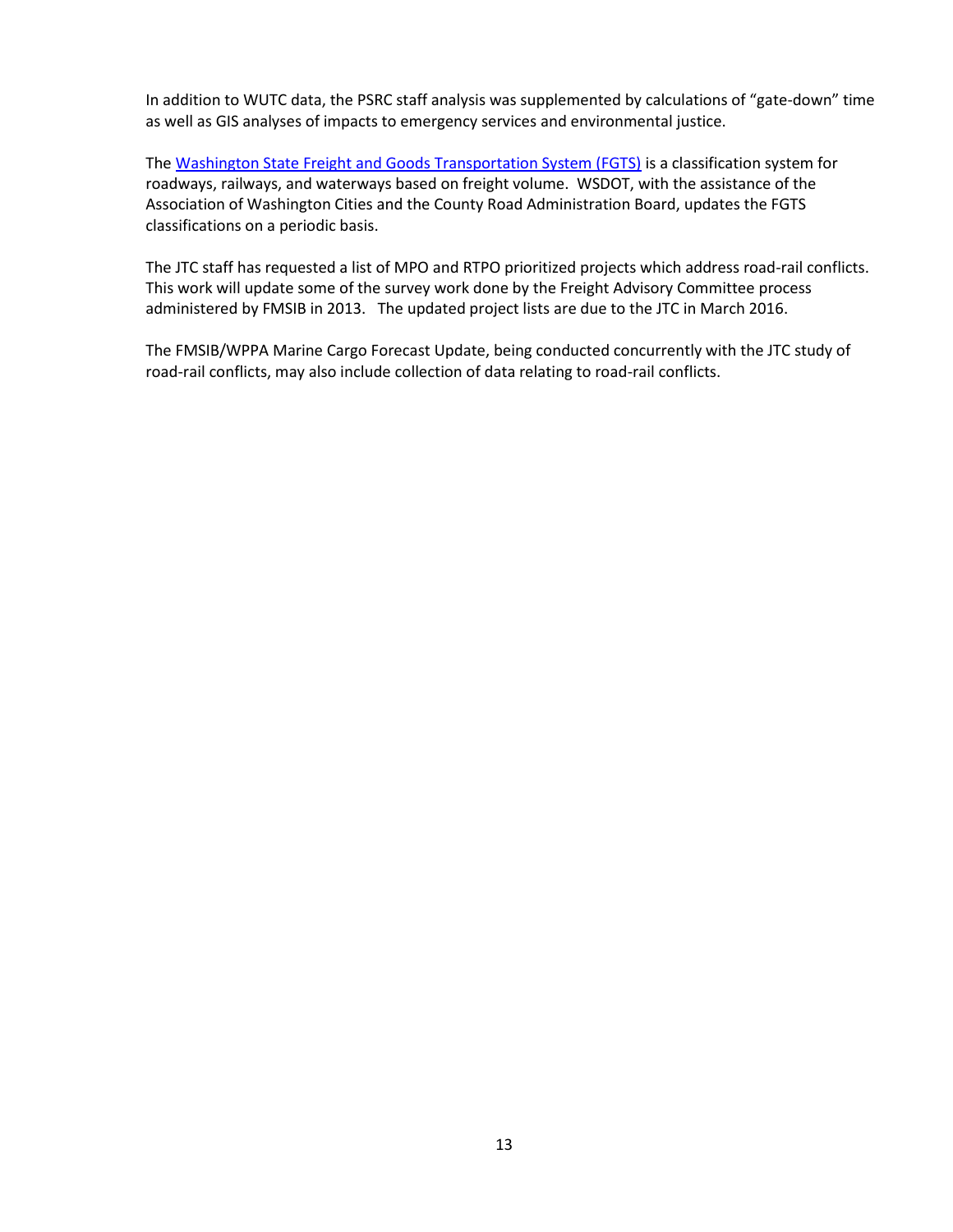### **VIII. PROJECT BUDGET**

The budget for this project shall not exceed a maximum of \$240,000. Any resulting contract for this project will be subject to the standard state of Washington General Terms and Conditions for personal services contracts. A copy is attached to this RFP as Exhibit A.

# **IX. INSTRUCTION TO BIDDERS**

### **A. SUBMISSION OF PROPOSAL**

**NOTE:** All times listed below refer to local time in Olympia, Washington.

- 1. A Letter of Intent to Bid must be submitted either electronically or by paper copy by 5:00 p.m., local time in Olympia, on **February 18, 2016**, and must include company name, address and email address.
- 2. Bidders must submit nine copies of the proposal and one electronic PDF copy on CD.
- 3. Bidders must include one paper copy of two samples of previous work similar to this type of project and the internet link to these samples or an electronic copy on CD.
- 4. Proposals are due no later than **5:00 p.m., local time in Olympia, on March 2, 2016,** whether mailed or hand delivered. Late proposals will not be accepted and will be automatically disqualified. Proposals should be submitted to:

Joint Transportation Committee (JTC) Sonia Plasencia, RFP Coordinator P.O. Box 40937 3309 Capital Blvd Olympia, WA 98504-0937

- 5. Selected bidders will be required to attend oral interviews on **March 17, 2016**, at JTC's offices in Olympia and provide presentations at their expense. Selected bidders will be notified of the time of their scheduled interview and presentation.
- 6. All proposals and accompanying documentation become the property of the JTC and will not be returned.
- 7. JTC will not be liable for any costs associated with preparation and presentation of a proposal submitted in response to this RFP. The Bidder assumes responsibility for the travel and associated costs of Bidder personnel as they relate to bidding on this project.
- 8. In the event it becomes necessary to revise any part of this RFP, an addendum or erratum will be provided to all Bidders who submitted a Letter of Intent to bid.
- 9. After submission, Bidders will not be allowed to amend their proposal. Responses consisting solely of marketing material are not acceptable and will be rejected.
- 10. Questions regarding this RFP should be directed to Sonia Plasencia, RFP Coordinator, as the single point of contact for this solicitation, **by email only** to Sonia.Plasencia@leg.wa.gov. Inquiries concerning clarification of some aspect of the RFP will be accepted beginning at 10:00 a.m. on **February 9, 2016***.* No inquiries concerning the RFP will be accepted after 5:00 p.m., local time in Olympia, on **February 18, 2016***.* By **February 19, 2016***,* responses to inquiries will be transmitted to all Bidders who have submitted a Letter of Intent to Bid.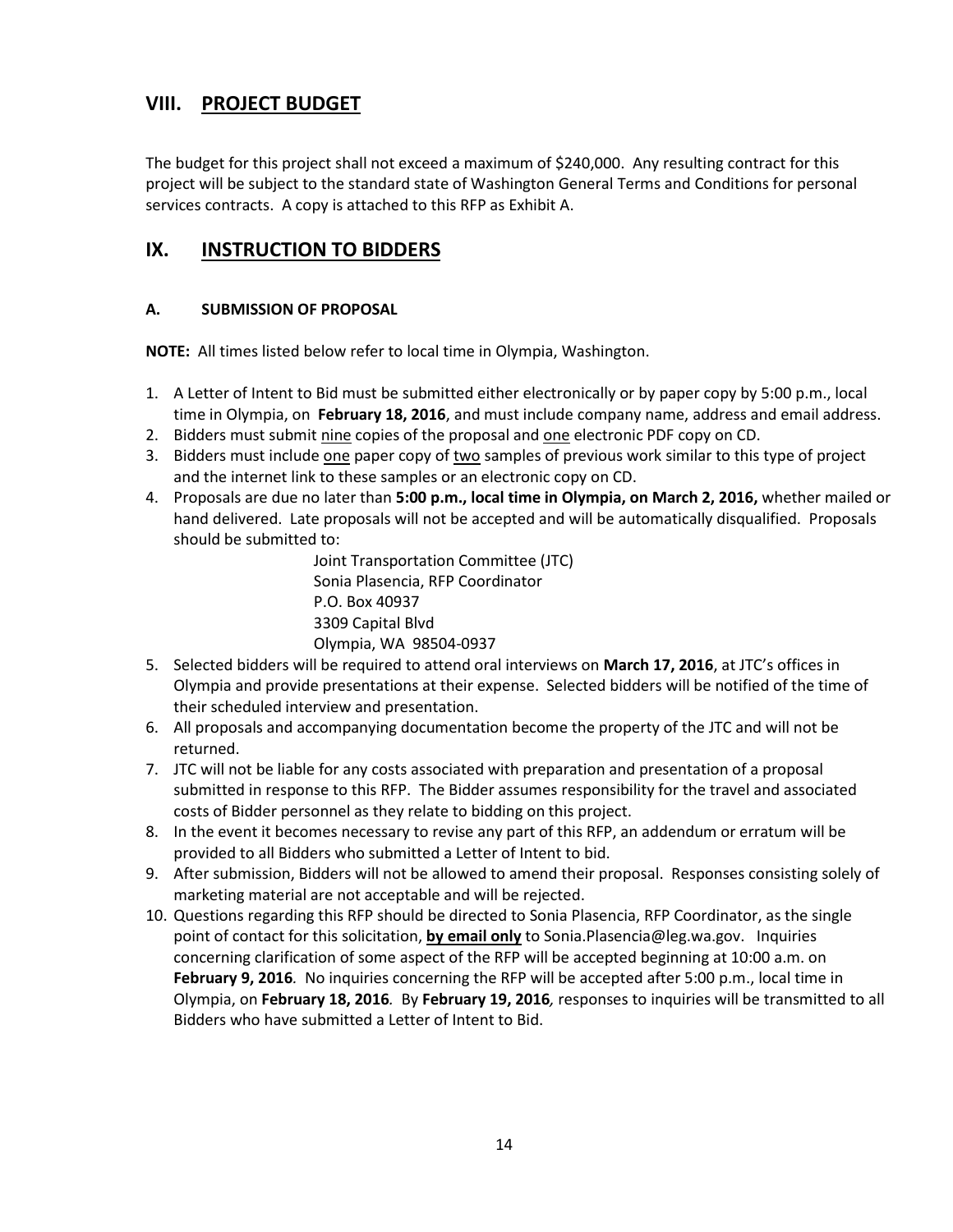### **B. LETTER OF SUBMITTAL**

The Letter of Submittal and the attached Certification and Assurances form (Exhibit B) must each be signed and dated by a person authorized to legally bind the Bidder to a contractual relationship, e.g., the President or Executive Director if a corporation, the managing partner if a partnership, or the proprietor if a sole proprietorship. Along with introductory remarks, the Letter of Submittal is to include by attachment the following information about the Bidder and any proposed subcontractors:

- 1. Name, address, principal place of business, telephone number, and fax number/email address of legal entity or individual with whom contract would be written.
- 2. Name, address, and telephone number of each principal officer (President, Vice President, Treasurer, Chairperson of the Board of Directors, etc.).
- 3. Legal status of the Bidder (sole proprietorship, partnership, corporation, etc.) and the year the entity was organized to do business as the entity now substantially exists.
- 4. Federal Employer Tax Identification number or Social Security number and the Washington Uniform Business Identification (UBI) number issued by the state of Washington Department of Revenue.
- 5. Location of the facility from which the Bidder would operate.
- 6. The names of any Washington State employees or former Washington State employees employed or on the firm's governing board as of the date of the proposal. Include their position and responsibilities within the Consultant's organization. If following a review of this information, it is determined by the JTC that a conflict of interest exists, the Bidder may be disqualified from further consideration for the award of a contract.

### **C. PROPOSAL FORMAT**

Seven copies of the proposal must be submitted on eight and one-half by eleven (8 1/2x11) inch paper with tabs separating the major sections of the proposal and one electronic PDF copy on CD. The five major sections of the proposal are to be submitted in the order noted below:

- 1. Letter of Submittal, including signed Certifications and Assurances (Exhibit B).
- 2. Technical Approach
	- The Technical Approach should respond to Tasks 1-6 of the Scope of Work, Section ll of this RFP, not to exceed ten pages. This page limitation does not include resumes, qualifications, work samples, the Letter of Submittal or signed Certifications and Assurances form.
	- The Technical Approach should describe the approaches, methodologies, and techniques that will be used to undertake each of these tasks and produce the deliverables; and shall identify each person responsible for each task. It should describe in as much detail as possible the anticipated tasks, levels of effort, schedules, and coordination work required to undertake the Tasks.
- 3. Management Approach
	- The Management Approach shall describe how your firm proposes to organize, manage, control, and report on the status of the study. Identify all critical milestones. It should include the following:
		- o A statement of qualifications to conduct this work.
		- $\circ$  Identification of the individual(s) who will do the actual work being proposed, with attached professional resumes. Please keep resumes as concise as possible.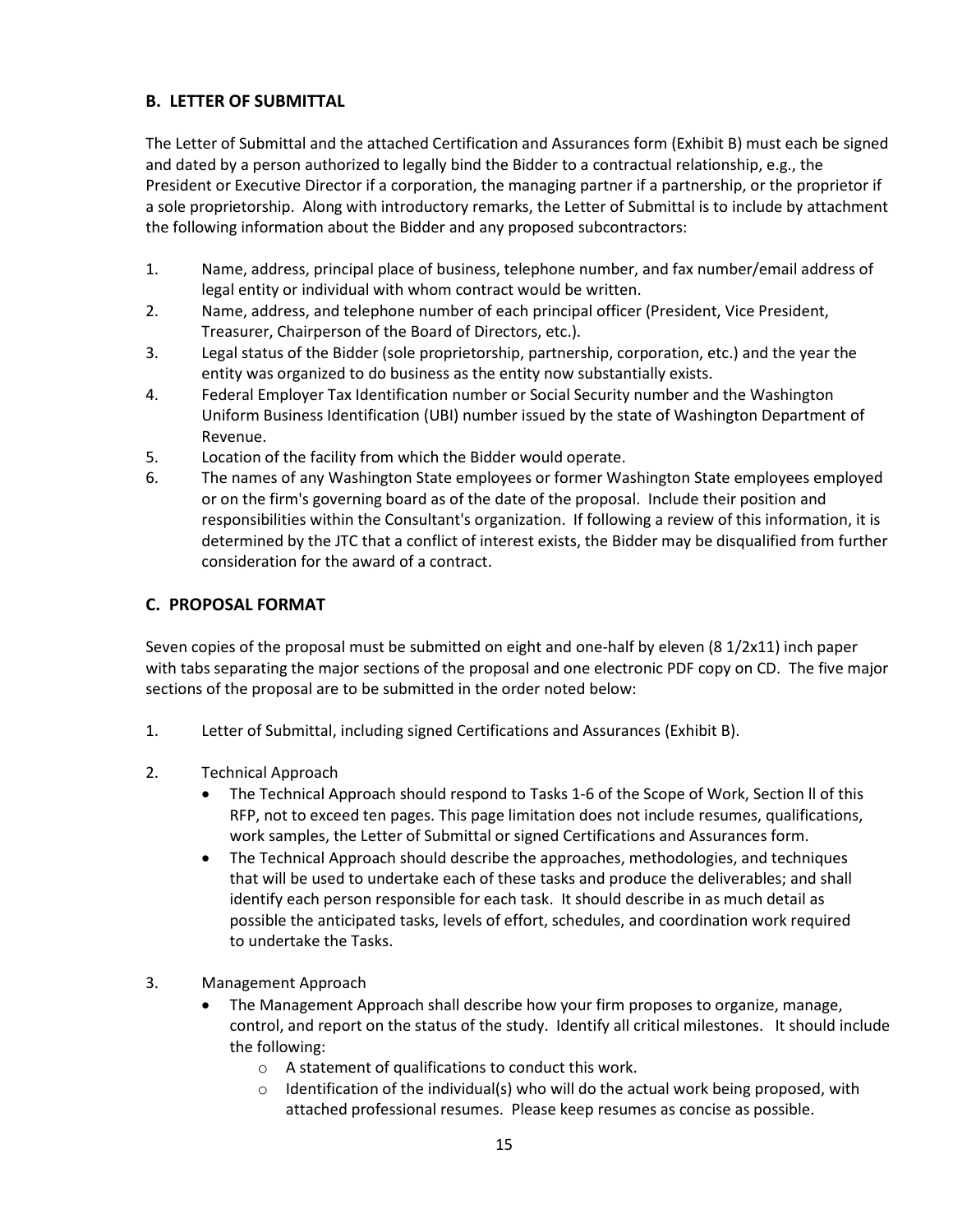- o An organization chart indicating the lines of authority for all personnel involved in performance of the potential contract.
- $\circ$  A description of staff responsibilities and the amount of time they will devote to the project by task or topic area.
- Bidders must include one paper copy of two samples of previous work similar to this type of project and the Internet link to these samples or an electronic copy on CD.
- 4. Cost Approach
	- The total cost of this work in a detailed budget, including direct and indirect labor, travel, and any other expenses (itemized). The cost description shall identify projected work hours and hourly rate(s) for each employee, by name and task, who will be assigned to this project.
- 5. References
	- Include three references with whom your firm and the proposed Consultant Project Manager has done similar work. For each reference, include name, title, organization, address, phone number and email address. References shall not include staff of the Joint Transportation Committee, nor Washington State House or Senate Transportation Committee staff.

# **X. EVALUATION CRITERIA**

Proposals will be reviewed and evaluated by a panel selected by the JTC. After the initial evaluations, the JTC will select a small group of Bidders as finalists for oral interviews and presentations to the evaluation panel. Commitments made by the Bidder at the oral interview, if any, will be considered binding. The score from the oral presentation will be considered independently and will determine the apparently successful bidder.

Written proposals submitted in response to this RFP will be evaluated and weighted on the following three categories. This evaluation will be used solely for selecting Bidders to be invited to make an oral presentation.

- Technical Approach (55%)
	- o Proposed project approach and methodology
	- o Quality of work plan
	- o Feasibility of proposed schedule
	- o Description of proposed deliverables
- Management Approach (40%)
	- o Project team structure internal controls
	- o Staff qualifications & resumes
	- $\circ$  Relevant experience with projects of similar complexity & type
	- o Other applicable experience
- Cost Approach (5%)
	- o Quality of detailed budget
	- o Reasonableness of cost approach
	- o Total project cost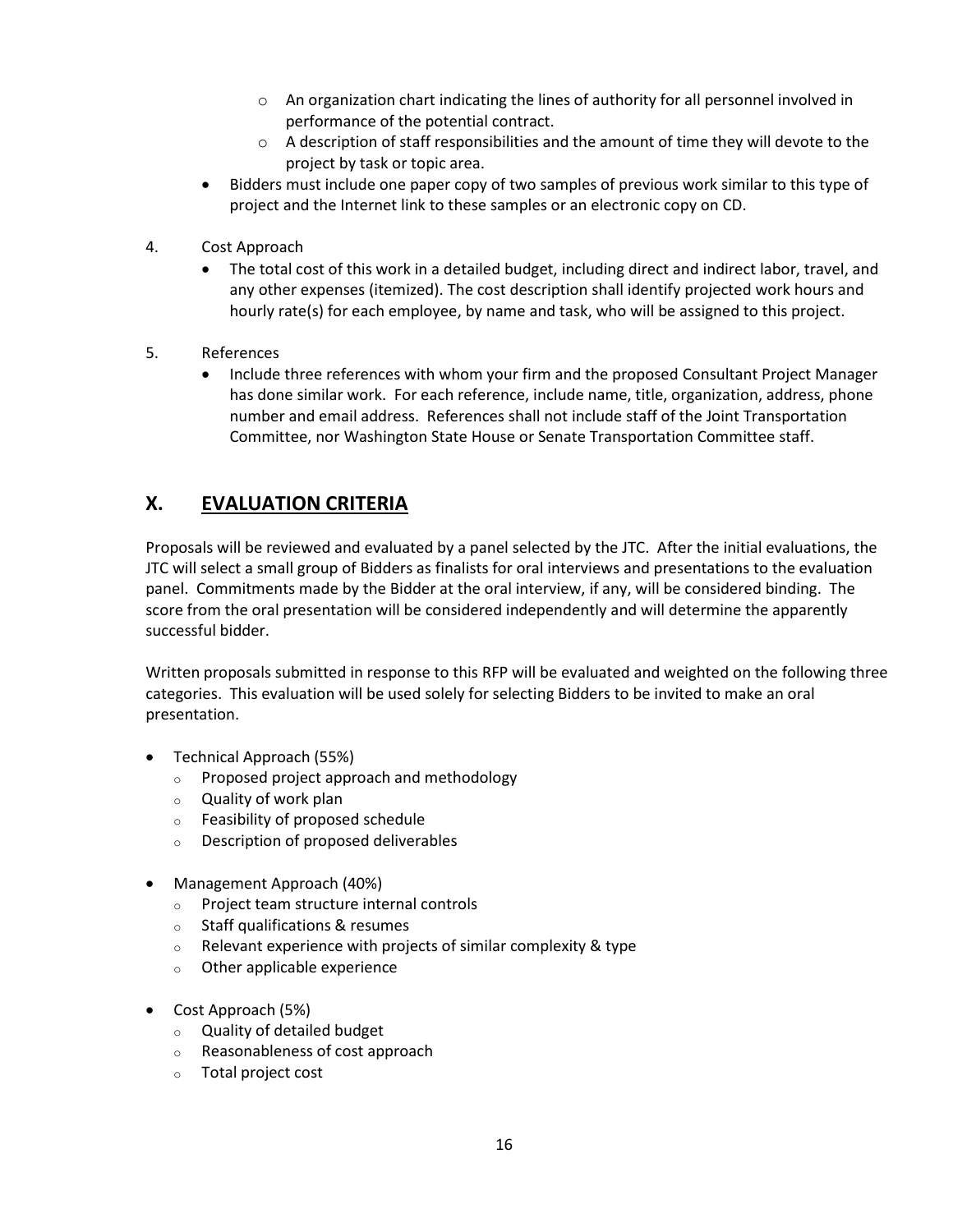### **XI. ESTIMATED SCHEDULE OF ACTIVITIES**

Letters of Intent to Bid due **February 18, 2016** Due date for proposals March 2, 2016 Oral Interviews **March 17, 2016** March 17, 2016 Announce apparently successful Bidder Approximately March 18, 2016 Estimated contract start date March 30, 2016

Study update to JTC **Study update to JTC** June 21, 2016 in Everett, Washington Final report due December 12, 2016 Potential presentations to House and Senate Likely in January 2017 (both Transportation Committees presentations likely on the same day)

Kick-off meeting with Staff Workgroup The week of April 11, 2016 or as soon thereafter as possible Present draft final Report to JTC November 15, 2016, in Spokane, Washington

# **XII. PROPRIETARY INFORMATION**

All proposals received shall become public record, but shall remain confidential until the successful bidder resulting from this RFP, if any, is announced. Thereafter, proposals shall be available for public inspection and copying as required by Chapter 42.56 RCW (the principal Washington State statute pertaining to accessibility to public records) except as exempted in that chapter or by other law. Bidders are advised that the permissible exemptions from public disclosure pursuant to Chapter 42.56 RCW are very narrow in scope and will be strictly construed. In the event that a bidder desires to claim portions of its proposal as exempt from disclosure under the provisions of the aforementioned RCW, it is incumbent upon that bidder to clearly identify those portions in a proposal transmittal letter. The transmittal letter must identify the page and particular exemption(s) from disclosure upon which it is making its claim. Further, each page claimed to be exempt must be clearly identified by the word "CONFIDENTIAL" printed on the lower righthand corner of the page. *Designating the entire proposal as confidential is not acceptable and will not be honored.*

**NOTE:** The proposal of the successful bidder will be attached to the resulting contract and incorporated therein by that attachment. Therefore, as part of a public state agency contract, the *entirety* of the successful bidder's proposal will be subject to public disclosure regardless of any claim of confidentiality or previously applicable statutory exemption. Nevertheless, should a successful bidder obtain a court order from a Washington State court of competent jurisdiction prohibiting disclosure of parts of its proposal prior to the execution of the contract incorporating the same, the JTC shall comply with the court order. The burden is upon the successful bidder to evaluate and anticipate its need to maintain confidentiality and to proceed accordingly. Timeliness will be of the essence; a delay in execution of the contract to accommodate a petition to the courts will not be allowed.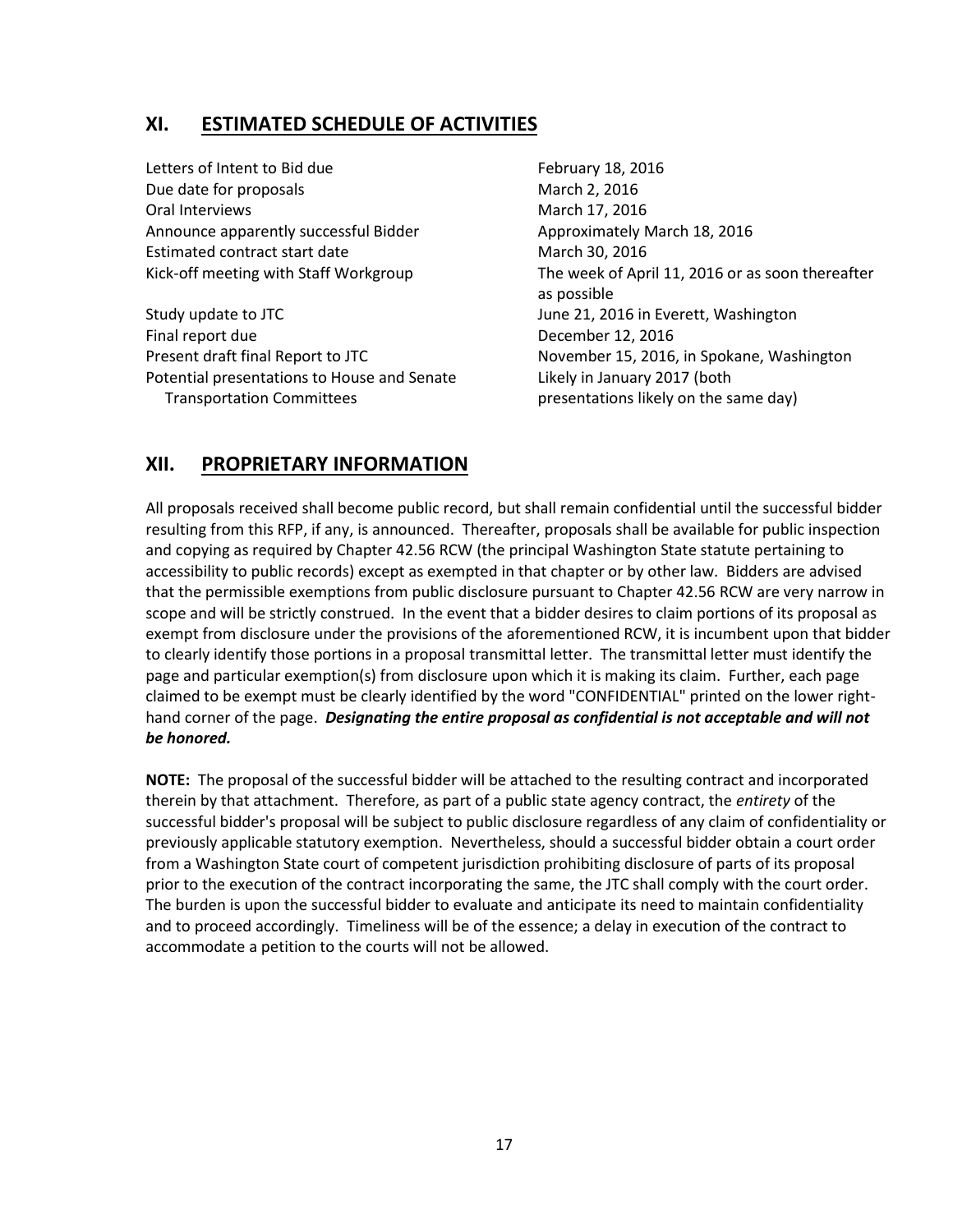### **XIII. JTC RIGHTS**

- 1. Determination of clarity and completeness in the responses to any of the provisions in this RFP will be made solely by the JTC. The JTC reserves the right to require clarification, additional information, and materials in any form relative to any or all of the provisions or conditions of this RFP.
- 2. The JTC reserves the right to reject any or all proposals at any time prior to the execution of a contract acceptable to the JTC, without any penalty to the JTC.
- 3. The JTC intends to award the contract to the Bidder with the best combination of attributes based on the evaluation criteria listed in Section X of this RFP. This RFP does not, however, obligate the JTC to contract for services herein.
- 4. Should the JTC fail to negotiate a contract with the Apparently Successful Bidder, the JTC reserves the right to negotiate and contract with the next most qualified Bidder.
- 5. The JTC reserves the right to waive specific terms and conditions contained in this RFP.
- 6. It shall be understood by Bidders that their proposal is predicated upon acceptance of all terms and conditions contained in this RFP unless the Bidder has obtained such a waiver, in writing, from the JTC prior to submission of the proposal. Any such waiver will be granted to all Bidders.
- 7. The JTC reserves the right, at its sole discretion, to waive minor administrative irregularities contained in any Bidder's proposal.

Thank you for your interest.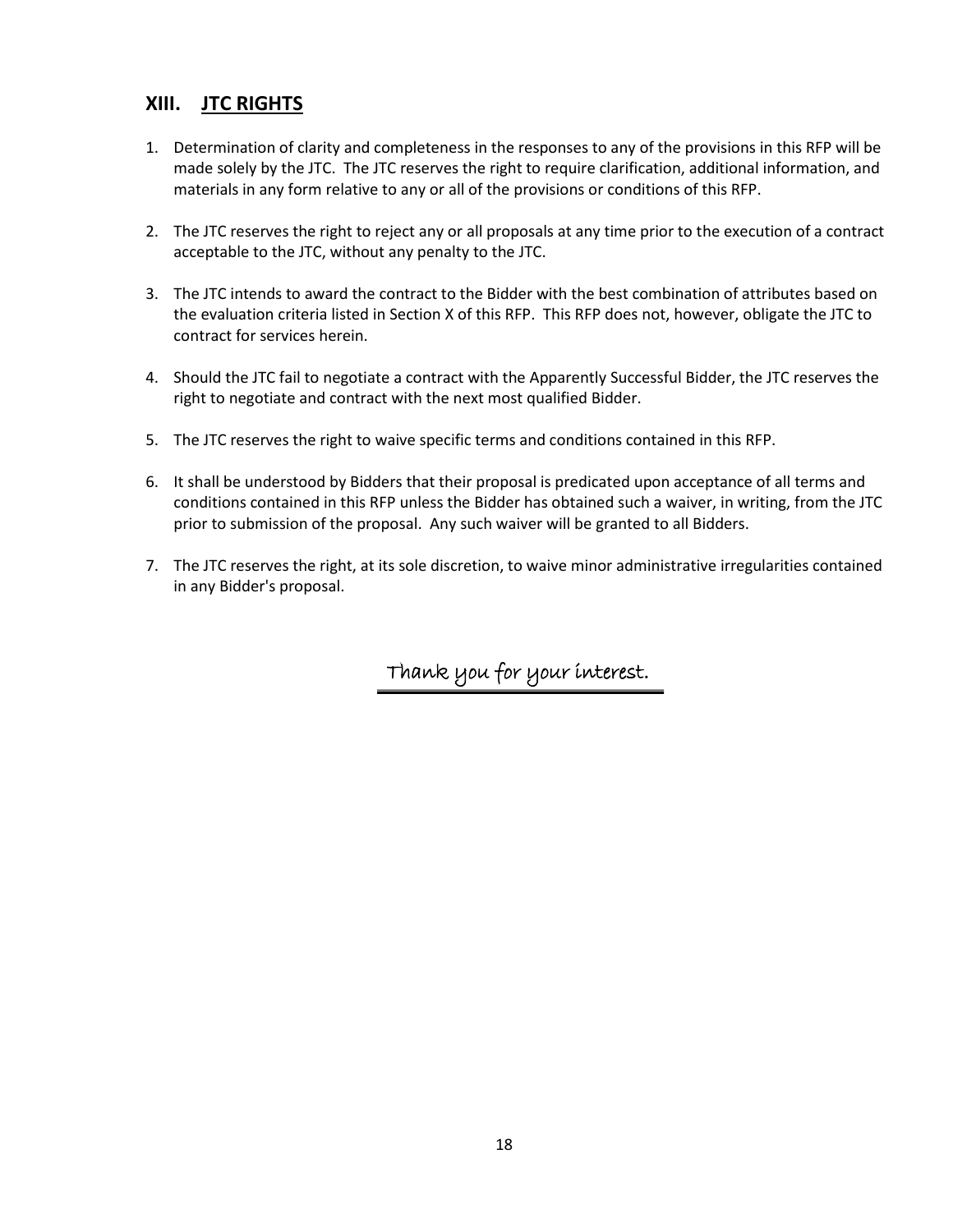**EXHIBIT A**

#### **GENERAL TERMS AND CONDITIONS**

DEFINITIONS -- As used throughout this contract, the following terms shall have the meaning set forth below:

- A. The "Joint Transportation Committee," or "JTC," shall mean the Washington State Joint Transportation Committee, any division, section, office, unit, or other entity of JTC or any of the officers or other officialslawfully representing the JTC.
- B. "Contractor" shall mean that firm, provider, organization, individual, or other entity performing services under this contract, and shall include all employees of the Contractor.
- C. "Subcontractor" shall mean one not in the employment of the Contractor, who is performing all or part of those services under this contract under a separate contract with the Contractor. The terms "Subcontractor" and "Subcontractors" means Subcontractor(s) in any tier.

ADVANCE PAYMENTS PROHIBITED -- No payment in advance or in anticipation of services or supplies to be provided under this contract shall be made by JTC.

CHANGE OF CONTROL OR PERSONNEL -- Contractor shall promptly and in any case within twenty-four (24) hours notify the JTC Project Manager in writing:

- 1. If any of the representations and warranties of the Contractor set forth in this contract shall cease to be true at any time during the term of this contract;
- 2. Of any material change in the Contractor's management staff;
- 3. Of any change in control of the Contractor or in the business structure of the Contractor;
- 4. Of any other material change in the Contractor's business, partnership, or corporate organization relating to this engagement. All written notices regarding changes in management staff shall contain the same information about newly assigned management staff as was requested by JTC in the RFP and such additional information as may be requested by the JTC. For purposes hereof, the term "management staff" shall mean those persons identified as senior management in any response to a RFP or who otherwise will exercise a major administrative role or major policy or consultant role to the provision of the Contractor's services hereunder. All written notices regarding changes in control of the Contractor shall contain the same information about any new controlling entity as was requested by JTC in the RFP regarding the Contractor and such additional information as may be requested by JTC.

Approval of these changes rests solely with JTC and will not be unreasonably withheld.

CHANGES AND MODIFICATIONS -- The JTC may, at any time, by written notification to the Contractor, make changes in the general scope of the services to be performed under the contract. If any such changes cause an increase or decrease in the cost of, or the time required for the performance of this contract, an equitable adjustment may be made in the contract price or period of performance, or both, and the contract shall be modified in writing accordingly. Any claim by the Contractor for adjustment under this clause must be asserted within thirty (30) days from the date of Contractor's receipt of the notice of such change; *provided*, however, that the JTC may, upon determining that the facts justify such action, receive and act upon such claim asserted at any time prior to final payment under this contract. Failure to agree to any adjustment shall be a dispute concerning a question of fact within the meaning of the clause of this contract entitled "Disputes." However, nothing in this clause shall excuse the Contractor from proceeding with the contract as changed.

CONFLICT OF INTEREST -- JTC may, by written notice to the Contractor, terminate this contract if it is found after due notice and examination by the JTC that there is a violation of the State Ethics Law Chapter 42.52 RCW; or any similar statute involving the Contractor in the procurement of, or performance under, this contract.

In the event this contract is terminated as provided above, JTC shall be entitled to pursue the same remedies against the Contractor as it could pursue in the event of a breach of the contract by the Contractor. The rights and remedies of JTC provided for in this clause shall not be exclusive and are in addition to any other rights and remedies provided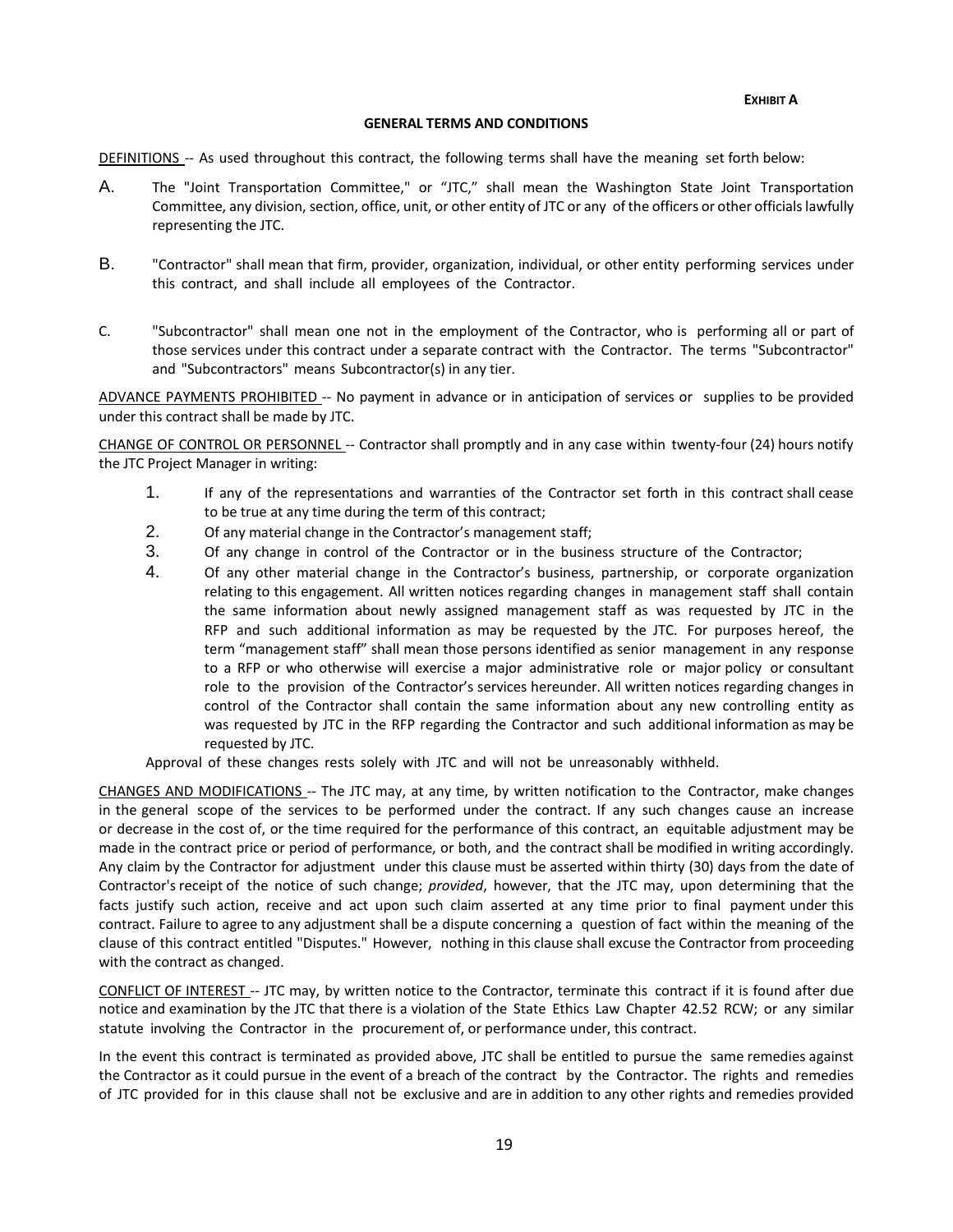by law. The existence of facts upon which the JTC makes any determination under this clause shall be an issue and may be reviewed as provided in the "Disputes" clause of this contract.

CONTRACTOR NOT EMPLOYEE OF THE AGENCY -- The Contractor and his or her employees or agents performing under this contract are not employees or agents of JTC. The Contractor will not hold himself/herself out as or claim to be an officer or employee of JTC or of the state of Washington by reason hereof, nor will the Contractor make any claim or right, privilege or benefit which would accrue to an employee under Chapter 41.06 RCW.

COVENANT AGAINST CONTINGENT FEES -- The Contractor warrants that no person or selling agent has been employed or retained to solicit or secure this contract upon an agreement or understanding for a commission, percentage, brokerage, or contingent fee, excepting bona fide employees or bona fide established agent maintained by the Contractor for the purpose of securing business. JTC shall have the right, in the event of breach of this clause by the Contractor, to annul this contract without liability or, at its discretion, to deduct from the contract price or consideration or recover by other means the full amount of such commission, percentage, brokerage or contingent fee.

DISPUTES – If a dispute should arise between the Contractor and JTC regarding the performance or expected outcomes of the contract, such dispute shall be referred to the JTC Committee Coordinator for review and decision. If the decision by the JTC Committee Coordinator is not satisfactory to the Contractor, the Contractor may request in writing that the dispute be reviewed by the Legislative Members of the JTC Executive Committee. Such written request shall be provided to the JTC Committee Coordinator within five (5) daysfollowing the Committee Coordinator's decision. The Committee Coordinator shall present the written request to the Legislative Members of the JTC Executive Committee at its earliest convenience for review and decision. The decision of the Legislative Members shall become final and binding.

Unless mutually agreed to by the JTC and the Contractor, the work to be performed under this agreement shall not be delayed or stopped during the review of a dispute either by the JTC Committee Coordinator or the JTC Executive Committee.

FORCE MAJEURE -- Neither party shall be liable to the other or deemed in default under this contract for any delay or failure to perform its obligations under this contract if such delay or failure arises from any cause or causes beyond the reasonable control of the parties and without fault or negligence of the parties, including and not limited to acts of God, war, riots, strikes, fire, floods, earthquakes, epidemics, or other similar circumstances.

GOVERNING LAW -- This contract shall be governed by the laws of the state of Washington. In the event of a lawsuit involving this contract, venue shall be proper only in Thurston County. The Contractor, by execution of this contract, acknowledges the jurisdiction of the courts of the state of Washington in this matter.

INDEMNIFICATION -- The contractor shall defend, protect, and hold harmless the state of Washington, JTC, or any employees thereof, from and against all claims, suits or actions arising from the Contractor's acts which are libelous or slanderous, which result in injury to persons or property, which violate a right of confidentiality, or which constitute an infringement of any copyright, patent, trademark, or trade name through use of reproduction of material of any kind.

INDUSTRIAL INSURANCE COVERAGE -- The Contractor shall provide or purchase industrial insurance coverage prior to performing work under this contract as required under Title 51 RCW. JTC will not be responsible for payment of industrial insurance premiums or for any other claim or benefit for this Contractor, or any Subcontractor or employee of the Contractor, which might arise under the industrial insurance laws during performance of duties and services under this contract.

LICENSING, ACCREDITATION AND REGISTRATION -- The Contractor shall comply with all applicable local, state and federal licensing, accreditation, and registration requirements and standards, necessary for the performance of this contract.

LIMITATION OF AUTHORITY -- Only the JTC shall have the express, implied, or apparent authority to alter, amend, modify or waive any clause or condition of this contract. Furthermore, any alteration, amendment, modification, or waiver of any clause or condition of this contract is not effective or binding unless made in writing and signed by the JTC.

NONASSIGNABILITY -- Neither this contract, nor any claim arising under this contract, shall be transferred or assigned by the Contractor.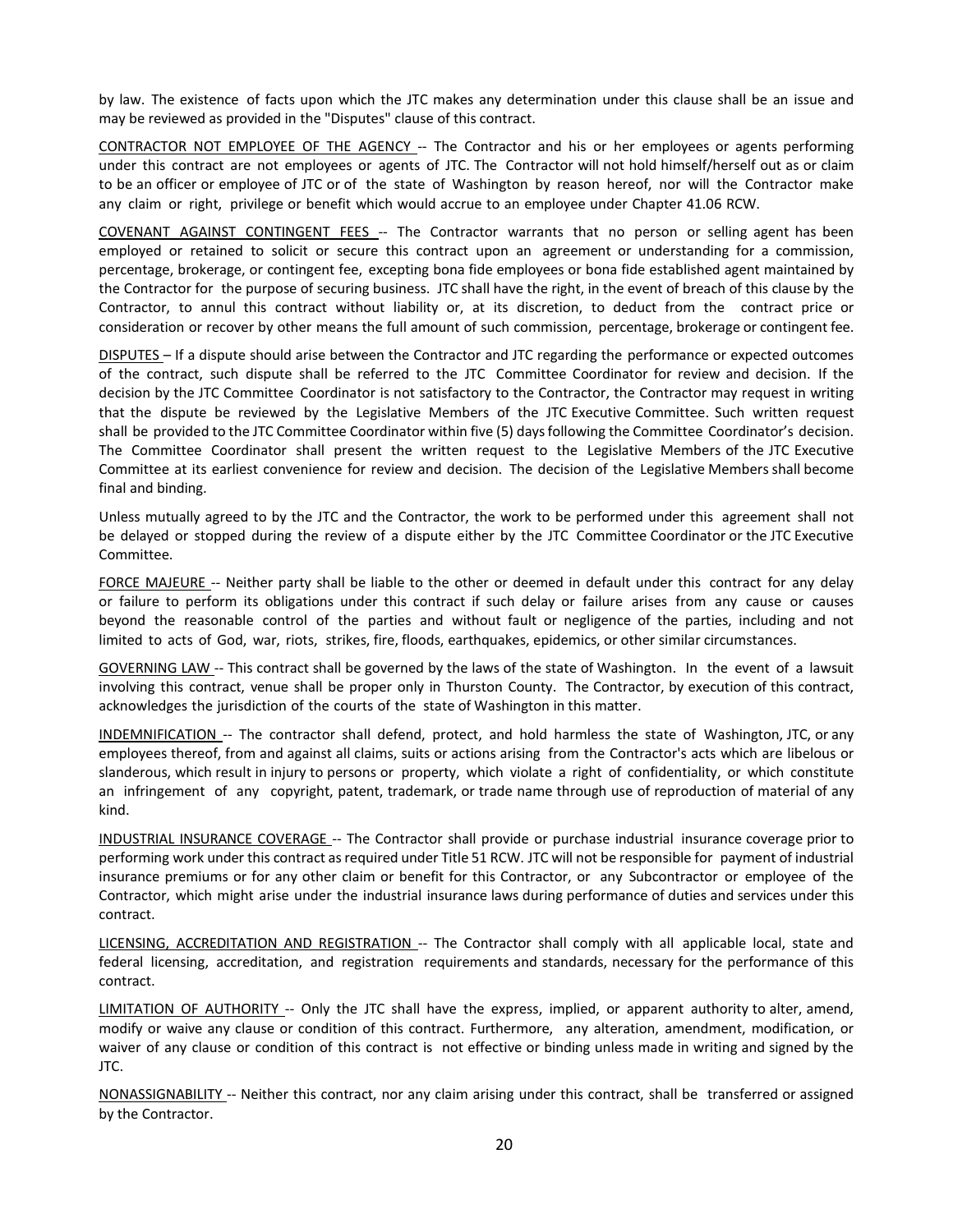NONDISCRIMINATION -- During the performance of this contract, the Contractor shall comply with all federal and state nondiscrimination laws, regulations, and policies.

NONCOMPLIANCE WITH NONDISCRIMINATION LAWS -- In the event of the Contractor's noncompliance or refusal to comply with any nondiscrimination law, regulation, or policy, this contract may be rescinded, canceled, or terminated in whole or in part, and the Contractor may be declared ineligible for further contracts with JTC. The Contractor shall, however, be given a reasonable time in which to cure this noncompliance. Any dispute may be resolved in accordance with the "Disputes" procedure set forth herein.

PAYMENT OF TAXES -- Contractor shall pay all applicable taxes assessed on the compensation received under this contract and shall identify and pay those taxes under Contractor's federal and state identification number(s).

RECORDS, DOCUMENTS AND REPORTS -- The Contractor shall maintain books, records, documents, data and other evidence of accounting procedures and practices which sufficiently and properly reflect all direct and indirect costs of any nature expended in the performance of this contract. These records shall be subject at all reasonable times to inspection, review, or audit by personnel duly authorized by the JTC, State Auditor or state or federal officials so authorized by law, regulation, or contract. The Contractor will retain all books, records, documents, and other materials relevant to this contract for six (6) years after the date of final payment, and make them available for inspection by persons authorized under this provision.

If any litigation, claim or audit is started before the expiration of the six (6) year period, the records shall be retained until all litigation claims, or audit findings involving the records have been resolved.

REGISTRATION WITH DEPARTMENT OF REVENUE -- The Contractor shall complete registration with the Department of Revenue, [http://dor.wa.gov/Content/Home/Default.aspx,](http://dor.wa.gov/Content/Home/Default.aspx) and be responsible for payment of all taxes due on payments made under this contract.

RIGHT OF INSPECTION -- The Contractor shall provide right of access to its facilities to the JTC, or any of its officers, or to any other authorized agent or official of the state of Washington or the federal government at all reasonable times, in order to monitor and evaluate performance, compliance, and/or quality assurance under this contract.

RIGHTS IN DATA -- Unless otherwise provided, data which originates from this contract shall be "works for hire" as defined by the U.S. Copyright Act and shall be owned by JTC. Data shall include, but not be limited to: working papers, reports, documents, pamphlets, advertisements, books, magazines, surveys, studies, computer programs, films, tapes, and/or sound reproductions. Ownership includes the right to copyright, patent, register, and the ability to transfer these rights.

Data which is delivered under the contract, but which does not originate therefrom shall be transferred to JTC with a nonexclusive, royalty-free, irrevocable license to publish, translate, reproduce, deliver, perform, dispose of, and to authorize others to do so; *provided*, that such license shall be limited to the extent which the Contractor has a right to grant such a license. The Contractor shall exert all reasonable effort to advise JTC, at the time of delivery of data furnished under this contract, of all known or potential invasions of privacy contained therein and of any portion of such document which was not produced in the performance of this contract. JTC shall receive prompt written notice of each notice of claim of copyright infringement received by the Contractor with respect to any data delivered under this contract. JTC shall have the right to modify or remove any restrictive markings placed upon the data by the Contractor.

SAFEGUARDING OF INFORMATION -- The use or disclosure by any party of any information concerning JTC for any purpose not directly connected with the administration of JTC or the Contractor's responsibilities with respect to services provided under this contract is prohibited except by written consent of the JTC.

SAVINGS -- In the event funding from state, federal, or other sources is withdrawn, reduced, or limited in any way after the effective date of this contract and prior to normal completion, JTC may terminate the contract under the "Termination for Convenience" clause, without the five-day notice requirement, subject to renegotiation under those new funding limitations and conditions.

SCOPE OF CONTRACT -- This contract and the attachments incorporate all the contracts, covenants, and understandings between the parties concerning the subject matter, and all such covenants, agreements, and understandings have been merged into this contract. No prior contract or understandings, verbal or otherwise, of the parties or their agents shall be valid or enforceable unless embodied in this contract.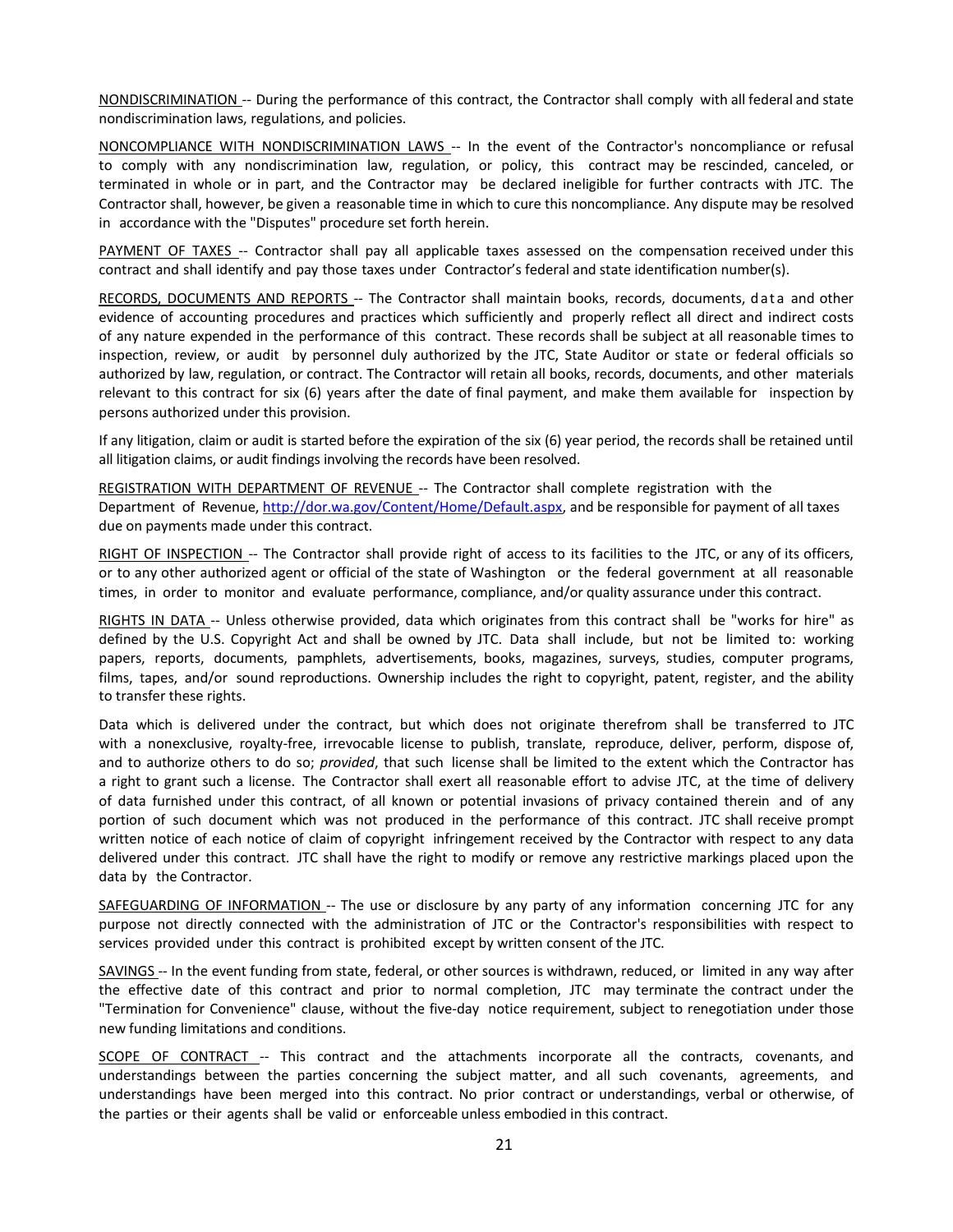SEVERABILITY – The provisions of this contract are intended to be severable. If any term or provision is illegal or invalid for any reason whatsoever, such illegality or invalidity shall not affect the validity of the remainder of the contract.

SUBCONTRACTING -- Neither the Contractor nor any Subcontractor shall enter into subcontracts for any of the work contemplated under this contract without obtaining prior written approval of the JTC.

TERMINATION FOR CAUSE – In the event the JTC determines the Contractor has failed to comply with the conditions of this contract in a timely manner, the JTC has the right to suspend or terminate this contract. In such event the Contractor shall be liable for damages as authorized by law including, but not limited to, any cost difference between the original contract and the replacement or cover contract and all administrative costs directly related to the replacement contract, e.g., cost of the mailing, advertising, and staff time.

A termination shall be deemed a "Terminate for Convenience" if it is determined that the Contractor (i) was not in default, or (ii) failure to perform was outside of his or her control, fault or negligence.

TERMINATION FOR CONVENIENCE -- Except as otherwise provided in this contract, the JTC may, by five (5) days written notice, beginning on the second day after the mailing, terminate this contract in whole or in part when it is in the best interests of JTC. If this contract is so terminated, JTC shall be liable only for payment in accordance with the terms of this contract for services rendered prior to the effective date of termination.

TERMINATION PROCEDURE -- Upon termination of this contract, JTC, in addition to any other rights provided in this contract, may require the Contractor to deliver to JTC any property specifically produced or acquired for the performance of such part of this contract as has been terminated. The provisions of the "Treatment of Assets" clause shall apply in such property transfer.

JTC shall pay to the Contractor the agreed upon price, if separately stated, for completed work and services accepted by JTC, and the amount agreed upon by the Contractor and JTC for (i) completed work and services for which no separate price is stated, (ii) partially completed work and services, (iii) other property or services which are accepted by JTC, and (iv) the protection and preservation of property, unless the termination is for default, in which case the JTC shall determine the extent of the liability of JTC. Failure to agree with such determination shall be a dispute within the meaning of the "Disputes" clause of this contract. JTC may withhold from any amounts due the Contractor such sum as the JTC determines to be necessary to protect JTC against potential loss or liability.

The rights and remedies of JTC provided in this section shall not be exclusive and are in addition to any other rights and remedies provided by law or under this contract.

After receipt of a notice of termination, and except as otherwise directed by the JTC, the Contractor shall:

- 1. Stop work under the contract on the date, and to the extent specified, in the notice;
- 2. Place no further orders or subcontracts for materials, services, or facilities except as may be necessary for completion of such portion of the work under the contract as is not terminated;
- 3. Assign to JTC, in the manner, at the times, and to the extent directed by the JTC, all of the rights, title, and interest of the Contractor under the orders and subcontracts so terminated, in which case JTC has the right, at its discretion, to settle or pay any or all claims arising out of the termination of such orders and subcontracts;
- 4. Settle all outstanding liabilities and all claims arising out of such termination of orders and subcontracts, with the approval or ratification of the JTC to the extent the JTC may require, which approval or ratification shall be final for all the purposes of this clause;
- 5. Transfer title to JTC and deliver in the manner, at the times, and to the extent directed by the JTC any property which, if the contract has been completed, would have been required to be furnished to JTC;
- 6. Complete performance of such part of the work as shall not have been terminated by the JTC; and
- 7. Take such action as may be necessary, or as the JTC may direct, for the protection and preservation of the property related to this contract which is in the possession of the Contractor and in which JTC has or may acquire an interest.

TREATMENT OF ASSETS --

1. Title to all property furnished by JTC shall remain in JTC's office. Title to all property furnished by the Contractor, for the cost of which the Contractor is entitled to be reimbursed as a direct item of cost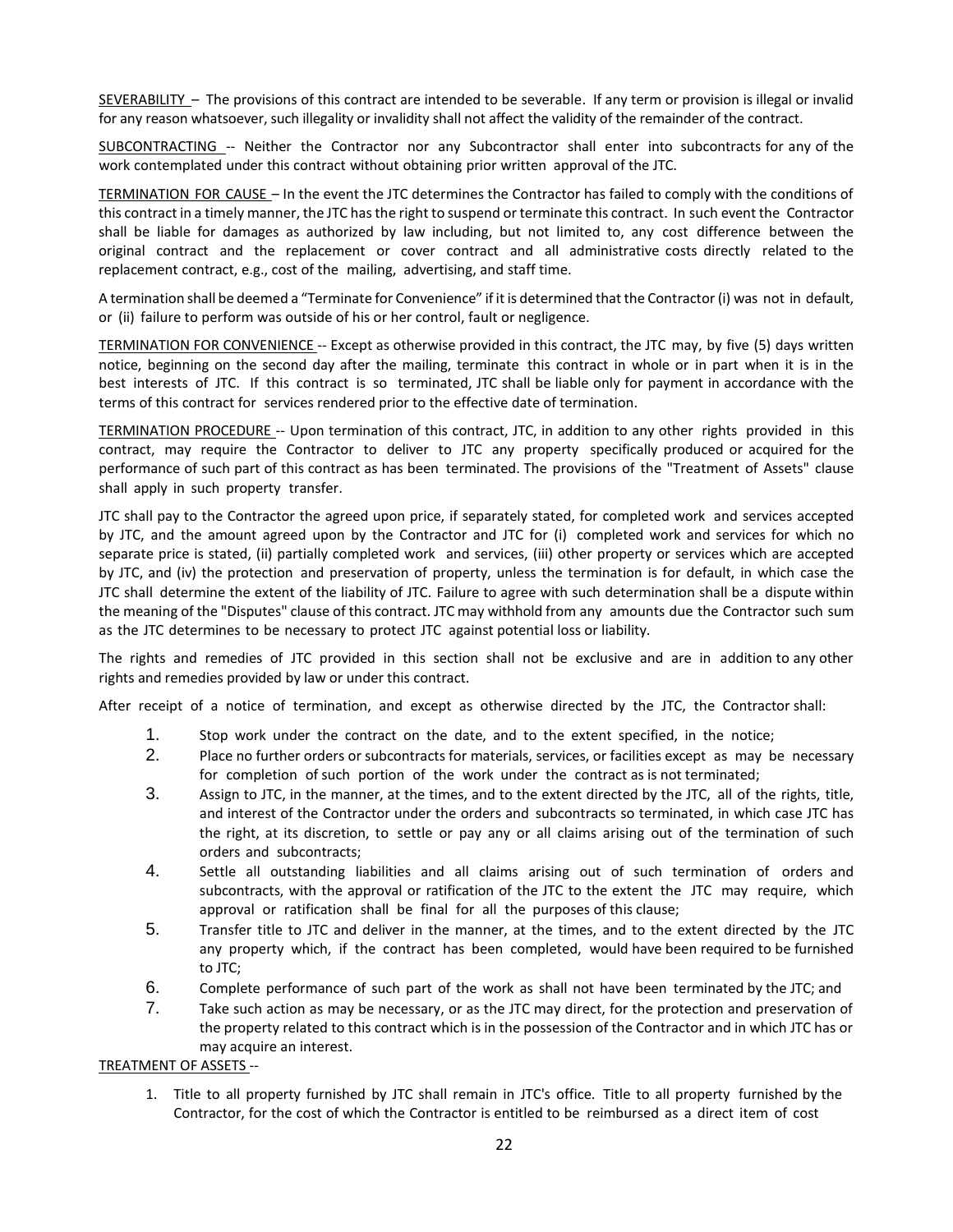under this contract, shall pass to and vest in JTC upon delivery of such property by the vendor. Title to other property, the cost of which is reimbursable to the Contractor under this contract, shall pass to and vest in JTC upon (i) issuance for use of such property in the performance of this contract, or (ii) commencement of use of such property in the performance of this contract, or (iii) reimbursement of the cost thereof by JTC in whole or in part, whichever first occurs.

- 2. Any property of JTC furnished to the Contractor shall, unless otherwise provided herein or approved by the JTC, be used only for the performance of this contract.
- 3. The Contractor shall be responsible for any loss or damage to property of JTC which results from the negligence of the Contractor or which results from the failure on the part of the Contractor to maintain and administer that property in accordance with sound management practices.
- 4. If any JTC property is lost, destroyed or damaged, the Contractor shall notify JTC immediately and shall take all reasonable steps to protect that property from further damage.
- 5. The Contractor shall surrender to JTC all property of JTC prior to settlement upon completion, termination, or cancellation of this contract.
- 6. All reference to the Contractor under this clause shall also include Contractor's employees, agents, or Subcontractors.

WAIVER OF DEFAULT -- Waiver of any default shall not be deemed to be a waiver of any subsequent default. Waiver of breach of any provision of the contract shall not be deemed to be a waiver of any other or subsequent breach and shall not be construed to be a modification of the terms of the contract unless stated to be such in writing, signed by the JTC and attached to the original contract.